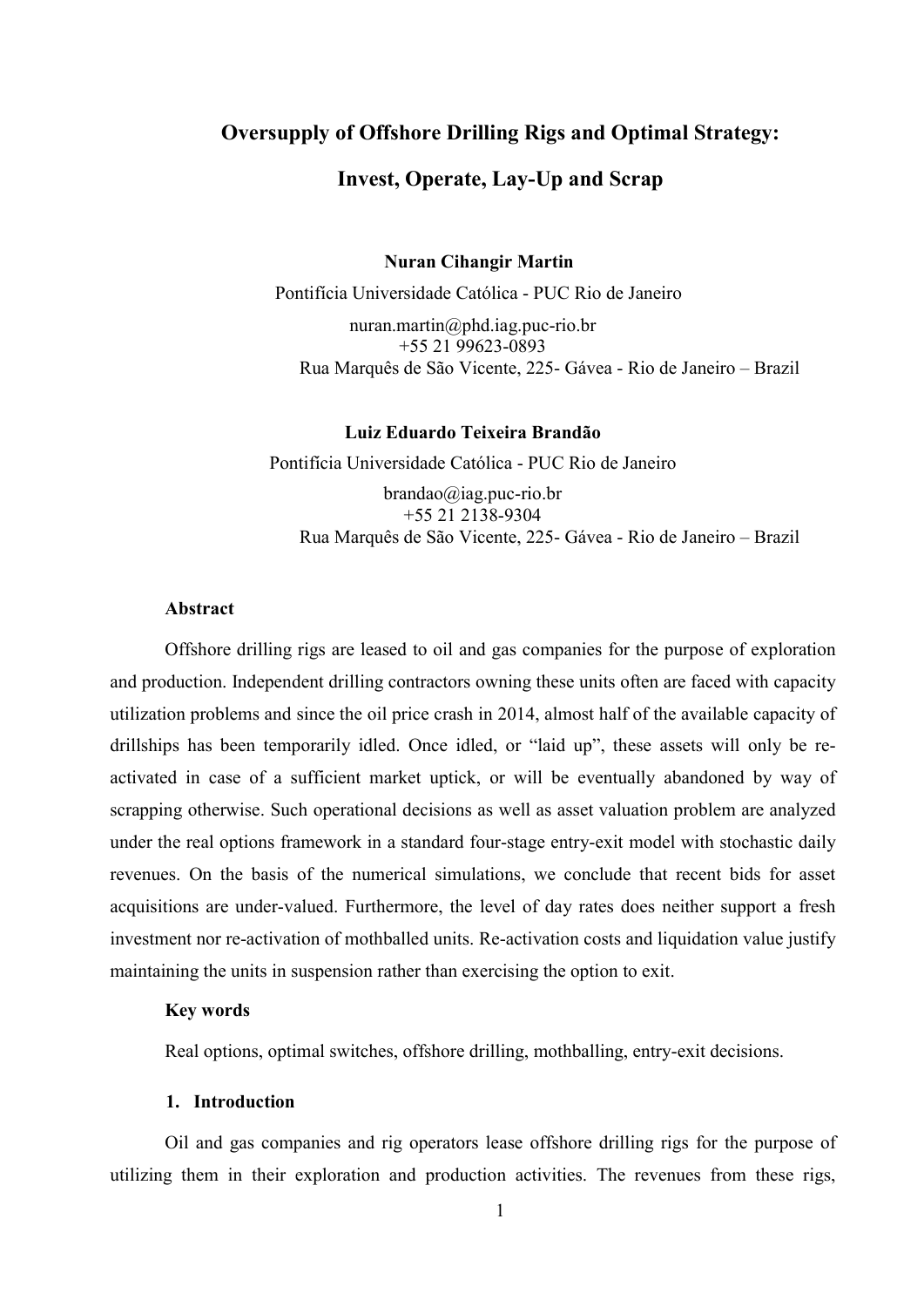measured in terms of day rates to a large extent on term basis, can face dramatic changes: while a large drillship earned approximately \$620.000 per day at the end of 2012, this amount fell to \$200.000 by the end of 2016. Thus, offshore drilling companies must adapt to these rapid changes which are driven by oil price fluctuations, and which affect the capital expenditure decisions of oil companies for offshore projects. Capacity optimization in the segment has become increasingly important. Rig owners can idle some units to save on operational costs, which is known as "lay-up", and reactivate these assets at a later time on at a one-off cost when the market prospects improve. Furthermore, the owners can decide to completely abandon the asset and scrap it in order to obtain one-off revenue, which is a function of scrap steel prices. There is an increasing concern on what to do with the large number of offshore drilling rigs which are currently idle and awaiting employment in the offshore centers around the world. Large investment requirements for entry necessitate a diligent valuation of the units. This study investigates investment and operational decisions in the offshore drilling sector by using real options.

The model presented in this paper is closely related to A. K. Dixit and Pindyck (1994), where a firm has the infinite number of options to switch between four states: invest, mothball, re-activate and exit. As such, the firm is able to end its mothballing state and return back to production, rather than choose to irreversible abandon. This is also more applicable to our case than the most other models available in the literature. Mossin (1968) was the earliest work on entry and exit decisions, which points out that an analysis of lay-up decisions must take into account the stochastic mechanism of day rates explicitly. The two-switch-model in Mossin (1968) defines the critical values for where the ship is to be laid up and when this decision is tobe reversed.

A. Dixit (1989) considers the entry and exit decisions under uncertain output price, which follows a random walk. An idle firm and an active firm are regarded as assets which are call options one on another. Trigger prices with respect to entry and exit showed a hysteresis effect implying higher and lower thresholds than simply covering the costs/ revenues, respectively. Shirakawa (1997) provides an analytical solution to the entry-exit problem in A. Dixit (1989).

A mathematical model by Duckworth and Zervos (2001) estimates the optimal time sequence at which entry or exit can take place. The firm is assumed to be either in an active or a passive mode: In the active mode the firm generates revenues following a stochastic process. In the passive mode it incurs costs. Guerra, Kort, Nunes, and Oliveira (2018) developed a similar model and observed a hysteresis effect.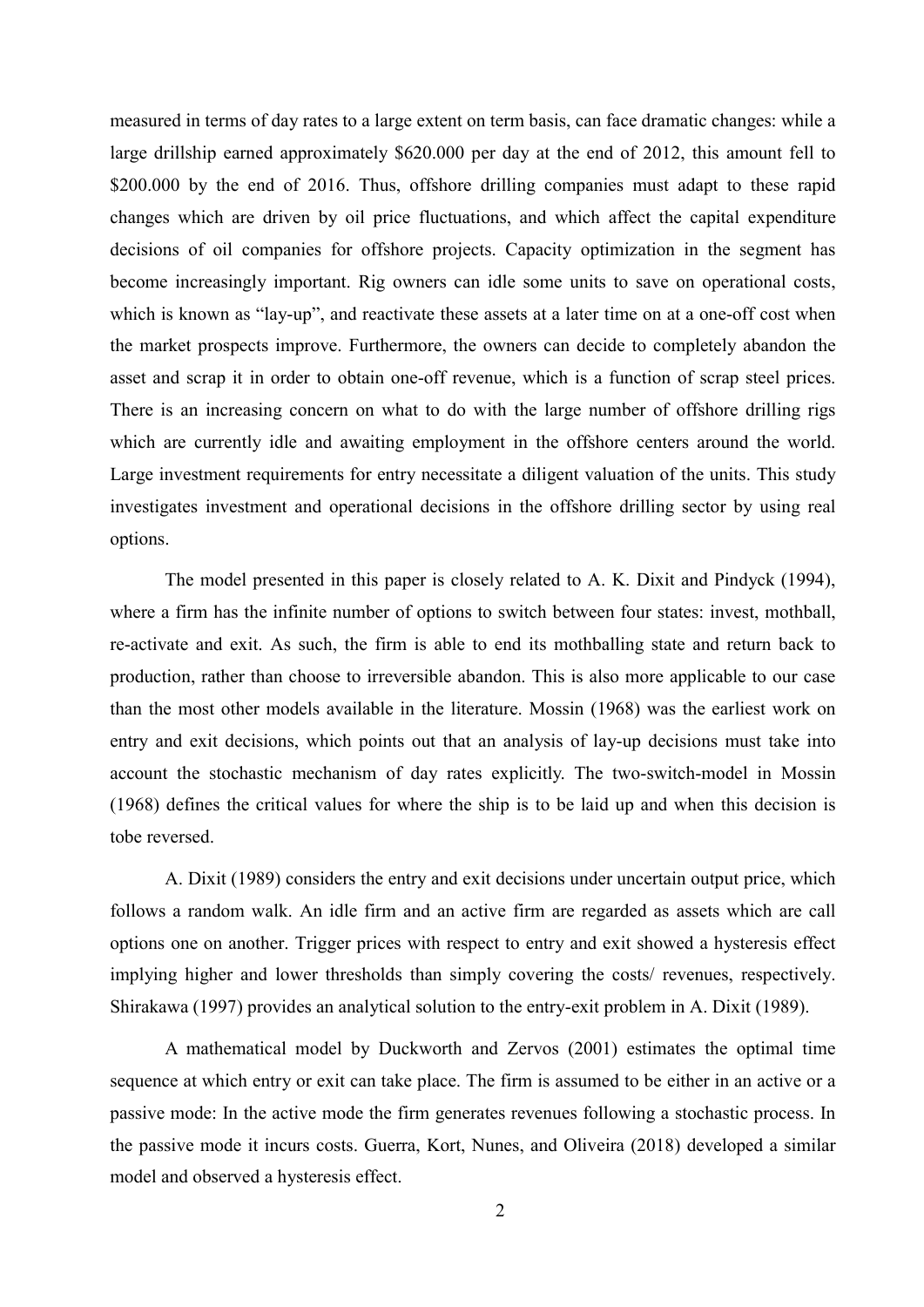In most of the studies in the literature, mothballing is an irreversible decision. Brennan and Schwartz (1985) is the earliest work of this type. The authors analyse a mining firm´s decision to operate or mothball (permanently) under the uncertainty of output prices. The value of the 'timing option" is among the key considerations by the authors. Zervos, Oliveira, and Duckworth (2018) is one of the most recent studies where an exit decision is irreversible. The objective is to maximize the payoff of the project while optimally exercising the mothballing and exit options. This stochastic control problem encompasses impulse control, i.e. sequence of optimal stopping problems, and discretionary times to stop.

As specific applications to maritime and related sectors, Gonçalves (1992) uses contingent claims methods to examine optimal investment and operations in shipping segment for ocean transportation services of bulk commodities. The model follows an arbitration approach by comparing the asset values implied by day rate futures rates versus those by considering a Geometric Brownian Motion (GBM) of day rates. The trigger values and optimal timing for ship investments are driven by stochastic optimal control theory. Parallel to the observation by A. Dixit (1989), optimal policies demonstrate an hysteresis effect, i.e. ship will only exit the market when the revenues are well below costs and re-enter the market when the day rates are well above the costs.

Another major application to shipping, Sødal, Koekebakker, and Aadland (2008) use a real options model to value a combination carrier. The optionality involved here is the switch between the dry bulk market and wet bulk market for. Their model is a mean-reverting Ornstein-Uhlenbeck version of a standard entry-exit model with stochastic prices to observe whether the dynamics would imply new entries into the market. A closed form solution for the option value is obtained.

Other than the optimal switches, there are also several empirical studies in the literature on the determinants of lay-up and scrapping decisions. Corts (2008) studies the stacking decisions of offshore drilling rigs and examines these decisions over the cycle 1998–2000 to investigate the firm level and rig-specific characteristics incentivizing idle capacity. Alizadeh, Strandenes, and Thanopoulou (2016) investigate the probability of scrapping compared to age, rig size and revenues of the rigs.

This paper contributes to the understanding of investment, temporary idling and exit of offshore drilling rigs within the context of real options. Most studies in the literature with regard to operational switches focus on the permanent closing of operations or deferral of investments.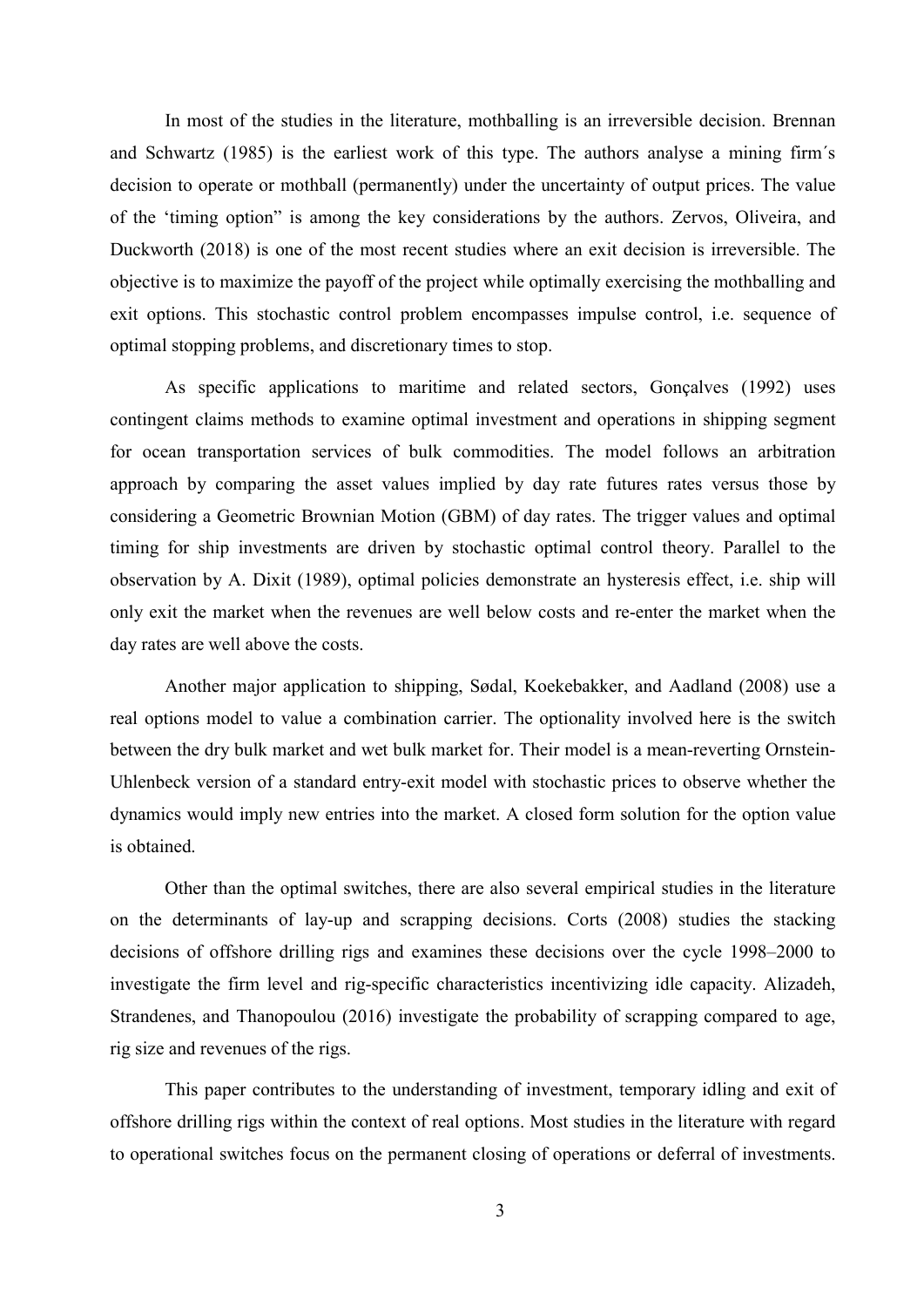Studies on temporary closures are relatively scarce. To the best of our knowledge, this paper is the first to analyze the switching dynamics of drilling rigs subsequent to the 2014 oil price crash in a real options setting.

The following sections are presented in the paper: After this introduction, in section two, an overview of the global offshore drilling market is provided. In section three, we introduce the model and in the next section we provide some numerical results. Finally in section five we conclude.

#### 2. The Market for Offshore Drilling Rigs

Offshore drilling rigs are classified in terms of the water depth they are employed in: shallow water rigs and deep water rigs. The legs of shallow water units reach to the ocean floor to support the drilling deck. Deep-water rigs are grouped into semi-submersibles and drillships. They support the decks by flotation Corts (2008).

The fundamental demand drivers for offshore drilling rigs are the combination of energy demand and oil in general and exploration and production capital expenditures and offshore activity in particular. Supply side is driven by the number of operational units.

# 2.1 Response to Oil Price Crash

The Brent oil prices were within the range of \$90-\$110 bbl in the period between 2011 and the first half 2014 -the production, capital and operating costs increased steadily which created a vulnerability for decreasing oil price levels. The oil-price crash (2014) therefore forced the oil majors to initiate cost saving measures and led, in the aftermath, to sluggish exploration and production activities. The offshore, representing about one quarter of global oil production (OECD, shipbuilding and the offshore industry, 2015), was similarly impacted. As a consequence, offshore drilling day rates went down by as much as 57% from their 2013 levelsFigure 1 displays the day rate and utilisation data for the large drillships (larger than 7,500 feet), which are the subject of our study.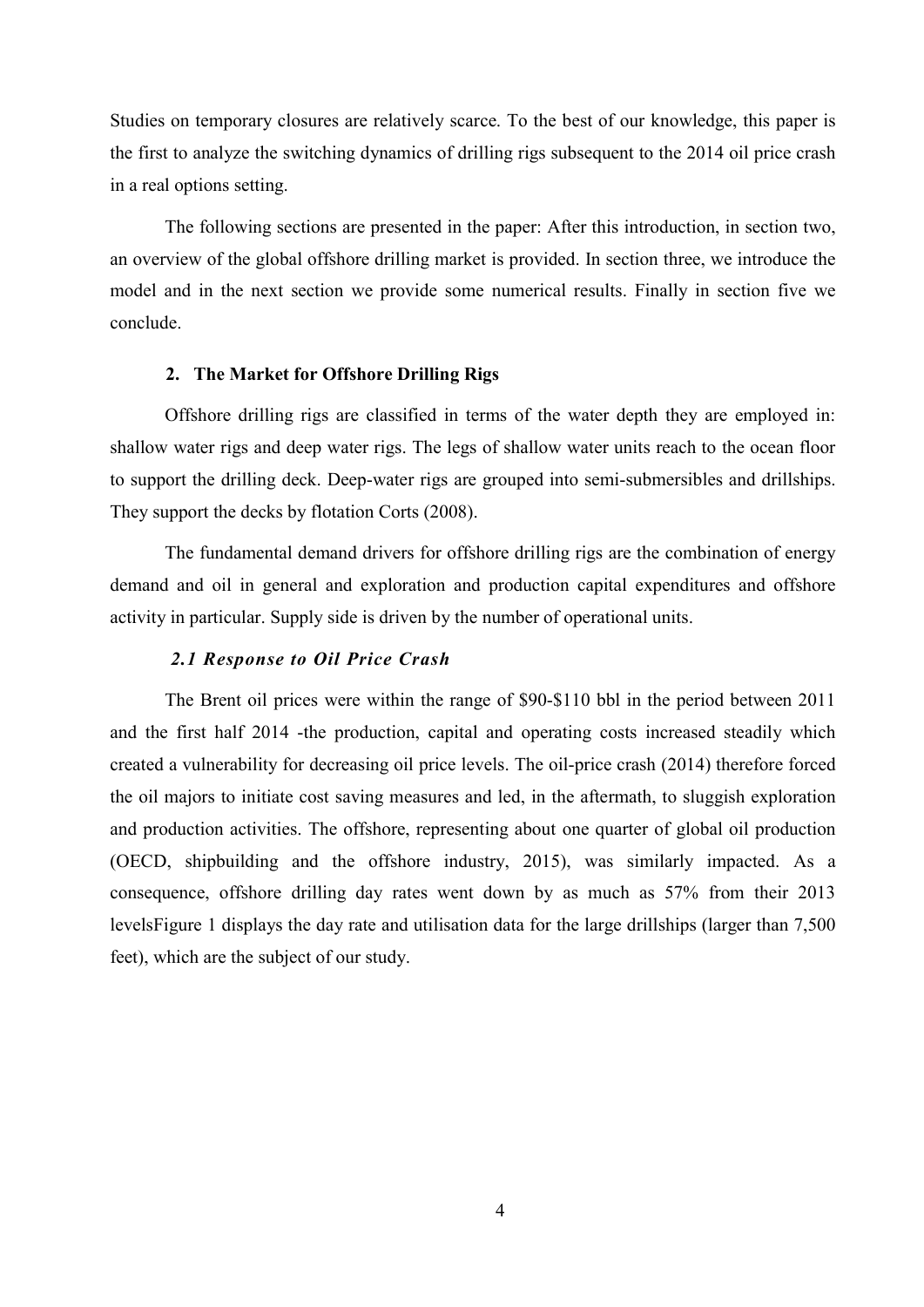



As the situation turned out to be persistent and severe, practically all players in the offshore drilling segment had to restructure the debt facilities. Some companies sought legal protection via chapter 11 or other bankruptcy proceedings (e.g. Seadrill, Pacific Drilling, Ultra Petroleum Corp.). Some companies joined forces to save costs and use synergies (e.g. Atwood acquired by Ensco, Ocean Rig and Songa Offshore taken over by Transocean).

The owners of the offshore drilling rigs had to cut costs, by especially laying-off and centralizing their activities by way of so-called "fleet rationalization".

# 2.2 Gradual Recovery

The offshore sector exhibited some signs of improvement in 2017 and 2018. Oil prices remained above \$50 for most of 2017 and even tested the \$80 threshold in the first half of 2018. Nevertheless; the increases in the exploration and development spending have not been able to offset declines over the past few years.

Sector consolidation has been advocated since the outset of the oil crisis. So far this has not happened at the pace which was anticipated by the sector players. One possible reason is that the specialisation of the operators in terms of specific segment and area of operations. The market is characterised as an oligopoly, rather than perfect competition, principally due to relatively high barriers to entry.

 $\overline{a}$ 

<sup>&</sup>lt;sup>1</sup> Source: IHS Markit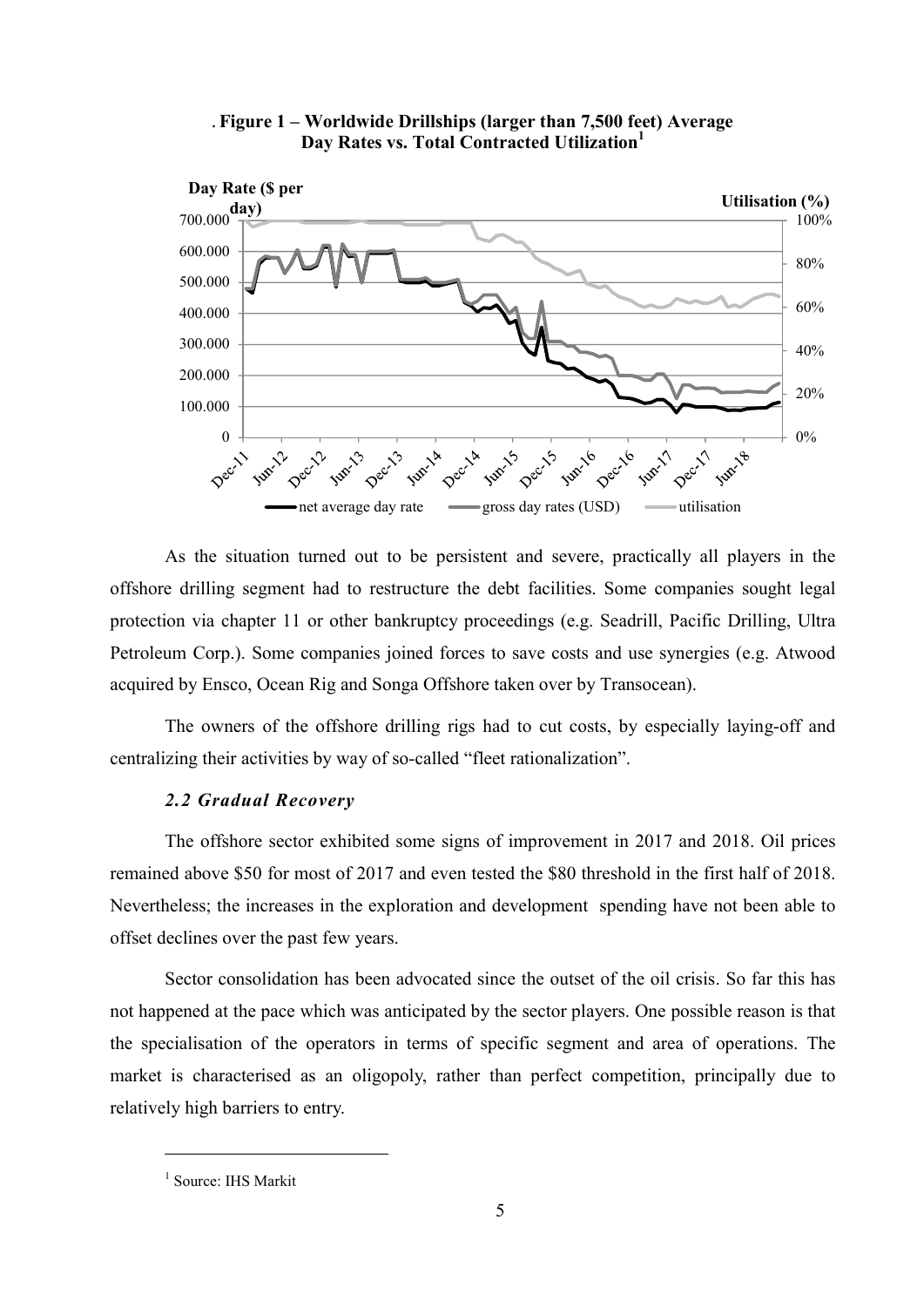## 2.3 Capacity Optimization

 $\overline{a}$ 

The capacity reduction in shipping can be in three different ways: 1) In the short term, speed reductions are undertaken; 2) In the medium-term, firms traditionally place rigs in lay-up and 3) In the long-term; firms resort to scrapping of rigs (Alizadeh et al., 2016). Speed reduction is not of any relevance for offshore drilling rigs. The second option, lay-up or stacking, is used as a mechanism which temporarily suspends the unit from the market as a wait-and-see behavior. As such, it directly affects the supply side of the market. The unit can be put back in the market by paying a reactivation cost when there is an upturn. Lay-up can be in various forms, warm, cold etc. and in each case the costs involved are different and it is a reflection of the owner's anticipation of the future developments. Warm-stacking is characterized typically as at least some crew is laid-off and the rig is no longer placed in the market for a bid to take up a new task. In the case of cold stacking, the entire crew is laid off, and operations are ceased (Corts, 2008). At the time of writing (as of December-2018), 52 drillships were in lay-up (34 warm-stacked and 18 cold-stacked), representing 47.7% of the total, out of a total of a 109 units in the world fleet excluding 20 units which are still under construction<sup>2</sup>.

Albeit demand and drilling dynamics of the offshore drilling market may suggest that some units have to leave the market, scrapping seems to be considered at a limited extent by the contractors. The main reasons for this are high transport costs as well as relatively low steel content of the rigs implying a relatively low scrap price. The proceeds from scrapping are per dwt (dead weight tonnage) of the unit and depend -among others- on the location where the unit is scrapped. Figure 2 presents the scrap steel price developments.

<sup>2</sup> Source: Bassoe Offshore, as in https://seekingalpha.com/article/4228025-offshore-drilling-end-2018 drillships.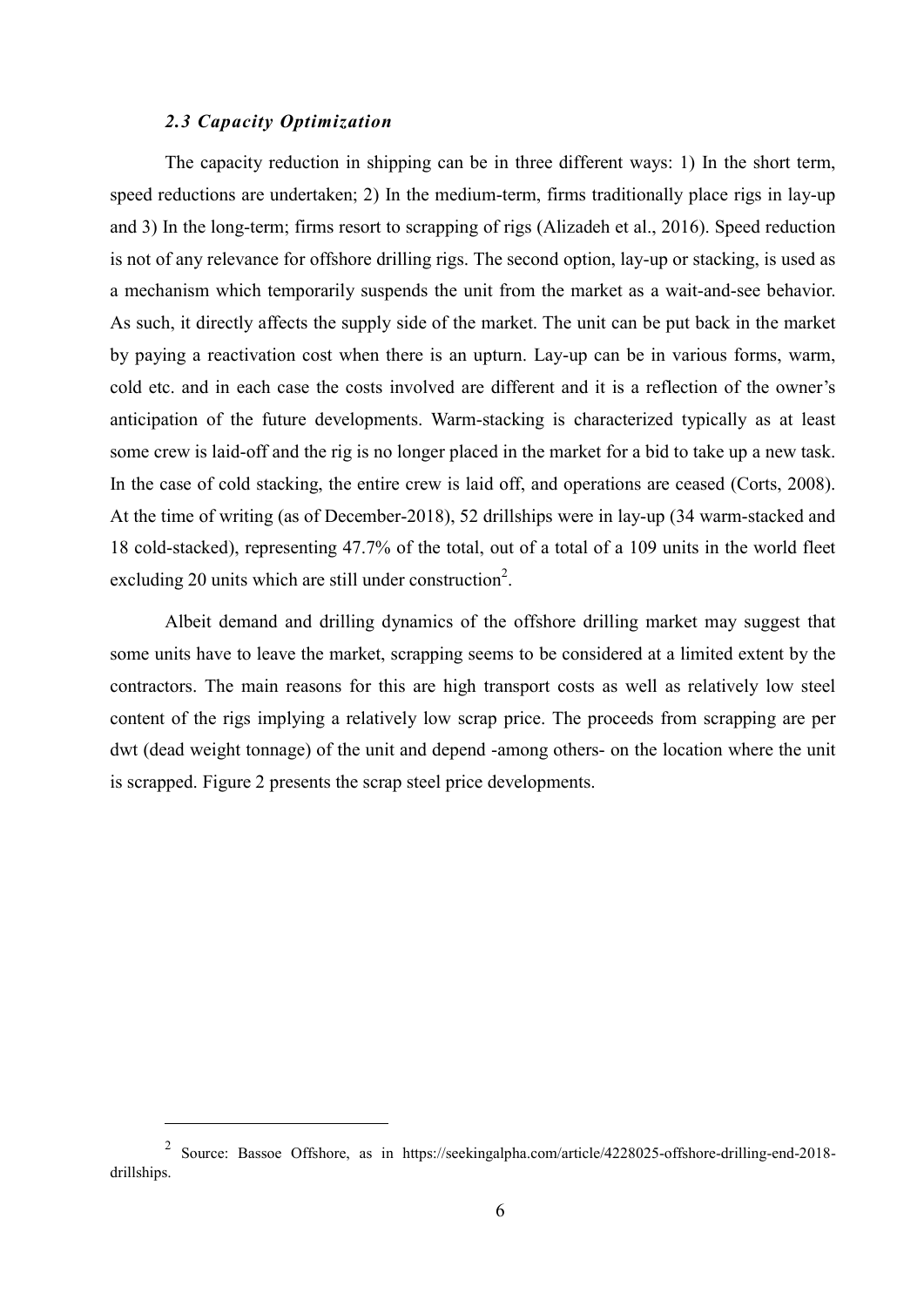Figure 2 –Scrap Steel Price Development (USD per ton)3



### 3. Empirical Analysis and Numerical Results

We considered day rates (revenues) time series data for the period  $2011 - 2018$  on a monthly basis as presented in figure 1.

The day rates for offshore drilling rigs have been quite volatile over the observed period. The monthly percentage changes in the day rates have been in the range of -30.4% and 34.2% over the eight years of data.

We analyse a stock-listed company owning and operating offshore drilling rigs. The company is an international company with access to debt and equity financing internationally. The value of the firm is a function of the annual revenues of the unit, calculated by considering the day rates multiplied by average number of days of utilisation in a given year.

## 3.1 Stationarity Test

 $\overline{a}$ 

We investigated whether GBM assumption is applicable to our day rate data. Following the approach by Sødal et al. (2008), we consider the version of the Augmented Dickey Fuller (ADF) Test suggested by Said and Dickey (1984), as given in.

$$
\Delta P_t = d_t + \beta_0 P_{t-1} + \sum_{j=1}^k \beta_j \Delta P_{t-j} + \varepsilon_t.
$$
\n(1)

where dt is related to deterministic components and  $\Delta$  is the lag operator. In relation to dt, a

<sup>&</sup>lt;sup>3</sup> Source: Bassoe Offshore Recycling Report 2018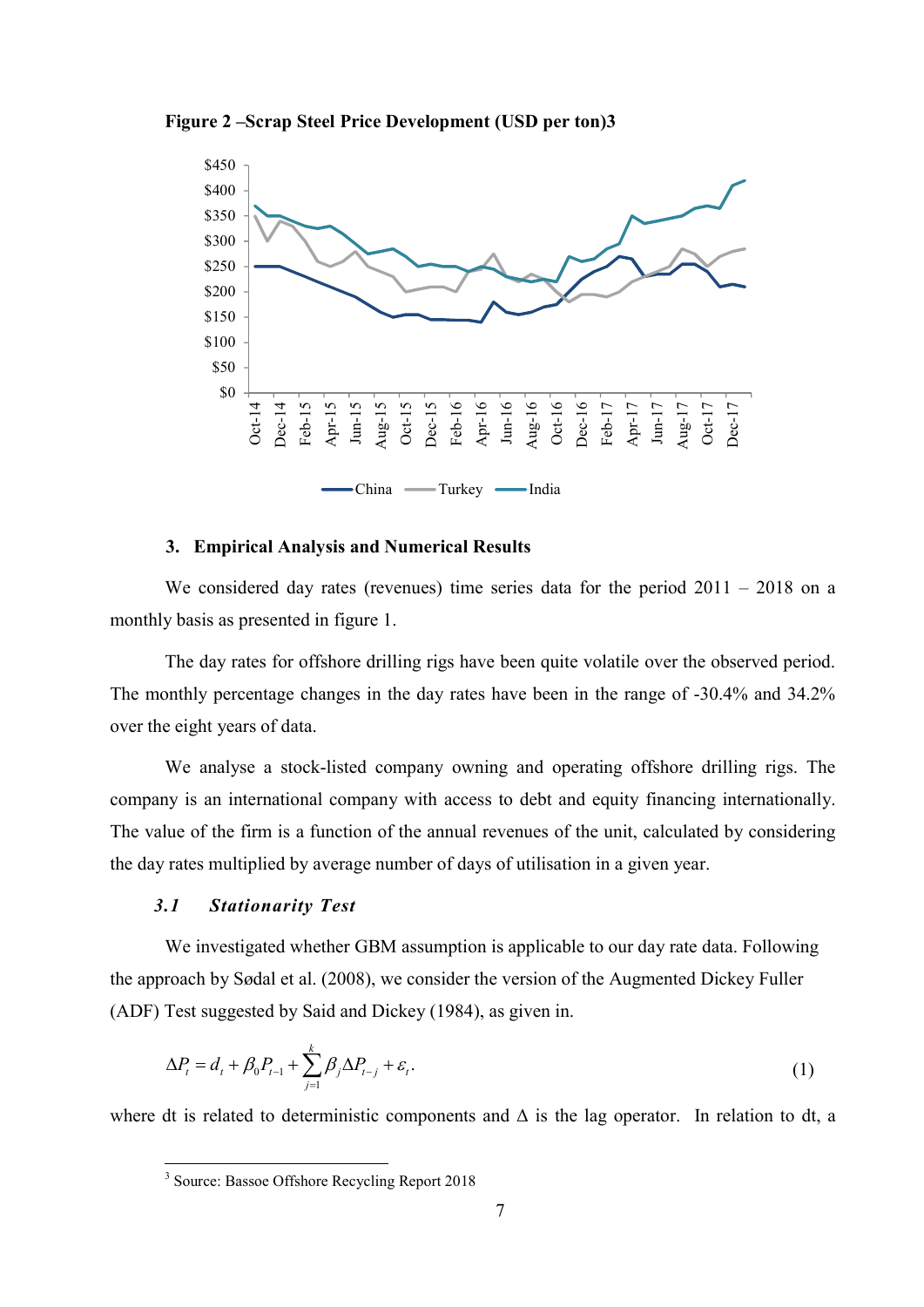usual consideration is to set it to its initial value at time zero and/or include a drift term. Following Sødal et al. (2008), we don´t include a time trend since this would imply that the day rate would increase or decrease additionally with a function of time. ADF test uses the null hypothesis that the parameter  $\beta_0=0$  and therefore the series has a unit root. ADF test solves the problem with the autocorrelation in the error terms by "augmenting" the number of lags of the dependent variable (k). The earlier version of the ADF test was Dickey and Fuller (DF) test, as in Dickey and Fuller (1979) which did not include any lags of the dependent variable  $(k=0)$ . To account for the choice of optimal number of lags (k), various information criterion are calculated and compared against. The model with the lowest information criteria is selected. The test statistics for the ADF test:

$$
t - stat = \frac{\hat{\beta}_0}{SE(\hat{\beta}_0)}.
$$
\n(2)

The critical values for the t-statistics are derived from Monte Carlo experiments (Brooks, 2014).  $\hat{\beta}_0$  is an estimate derived from the Ordinary Least Squares (OLS) regression whereas  $SE(\hat{\beta}_0)$  is its standard deviation.

ADF result on the day rate data in a monthly frequency implied that the null hypothesis of the day rate series has a unit root cannot be rejected. The test statistic is calculated as  $\hat{\tau}_{ADF}$  = -0.22 with a critical value of -2.89 at 5% confidence level. This indicates that a GBM process is a candidate for the consideration for the development of the day rate revenues and hence the same process for the project value given the assumption that the project has only one uncertainty parameter, being the revenues.

We define the discrete version of the GBM equation is by:

$$
Ln[P(t)] = Ln[P(t - \Delta t)] + (\alpha - \sigma^2 / 2)\Delta t + \sigma N(0, 1)\sqrt{\Delta t}.
$$
\n(3)

Linear regression equation with time increments  $\Delta t = 1$  can be described as an autoregressive process with one lag,  $AR(1)$ . Dickey Fuller tests whether the hypothesis that  $b=1$ can be rejected:

$$
Ln(Pt) = a + bLn(Pt-1) + \varepsilont.
$$
\n(4)

where  $\varepsilon_t$  is the error term of the regression which is normally distributed  $\varepsilon \sim N(0, \sigma^2)$ .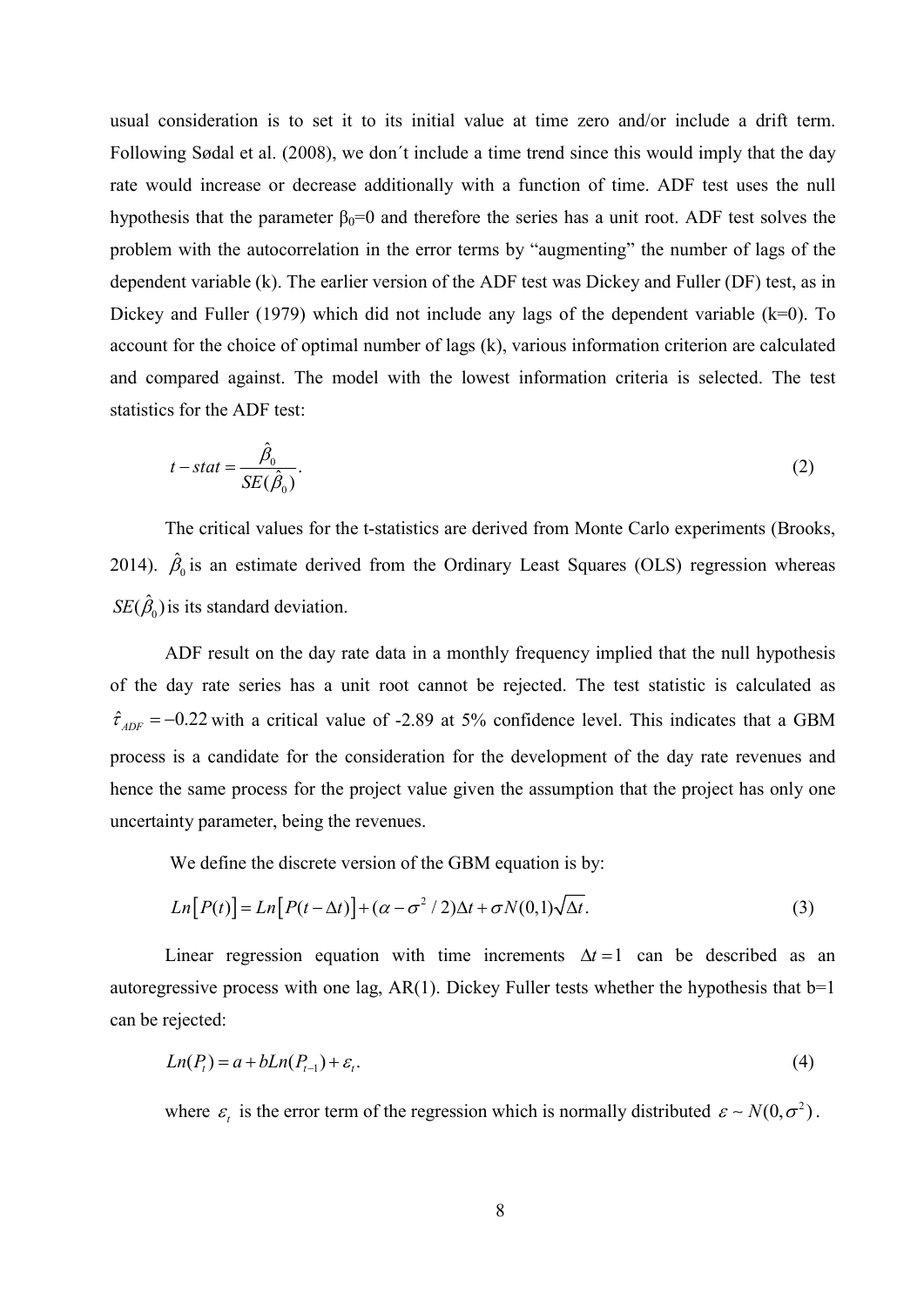The estimated parameters from the regression equation (4) by using OLS are illustrated in the figure below:

|           | a        | h         |        | Number of<br>Observations |  |
|-----------|----------|-----------|--------|---------------------------|--|
| Sample    | 0.05244  | 0.994426  | 0.7255 | 83                        |  |
| 2011-2018 | (0.2029) | (0.01618) |        |                           |  |

Table 1- Estimated Parameters from a discrete time model

\*t-statistics are shown in parentheses.

The statistical test for the regression equation demonstrates that the constant b different than zero cannot be rejected. The autoregressive parameter b is statistically insignificant. Its value (0.994426) is close to 1, implying that day rate depicts random walk behaviour.

Figure 3- Regression of Day Rates Drillships (>7,500 feet)

 $Ln(P(t)) = 0.05244+0.99442Ln(P(t-1))$ 



As shown by Pindyck (1999), the null hypothesis of existence of unit root under ADF may not easily be rejected. Albeit the fact that parameter b in the regression equation (4) is close to 1, but not equal to 1; there might still be dynamics of MRM with strong persistence. Accordingly, we perform complementary tests KPSS as proposed by Shin and Schmidt (1992) and variance ratio test by Pindyck (1999) and compare the outcomes. As opposed to ADF, KPSS uses the null hypothesis that the time series is stationary. KPSS test concludes that the null hypothesis of stationarity can be rejected at 1% significance level (test statistic: 1.0664 versus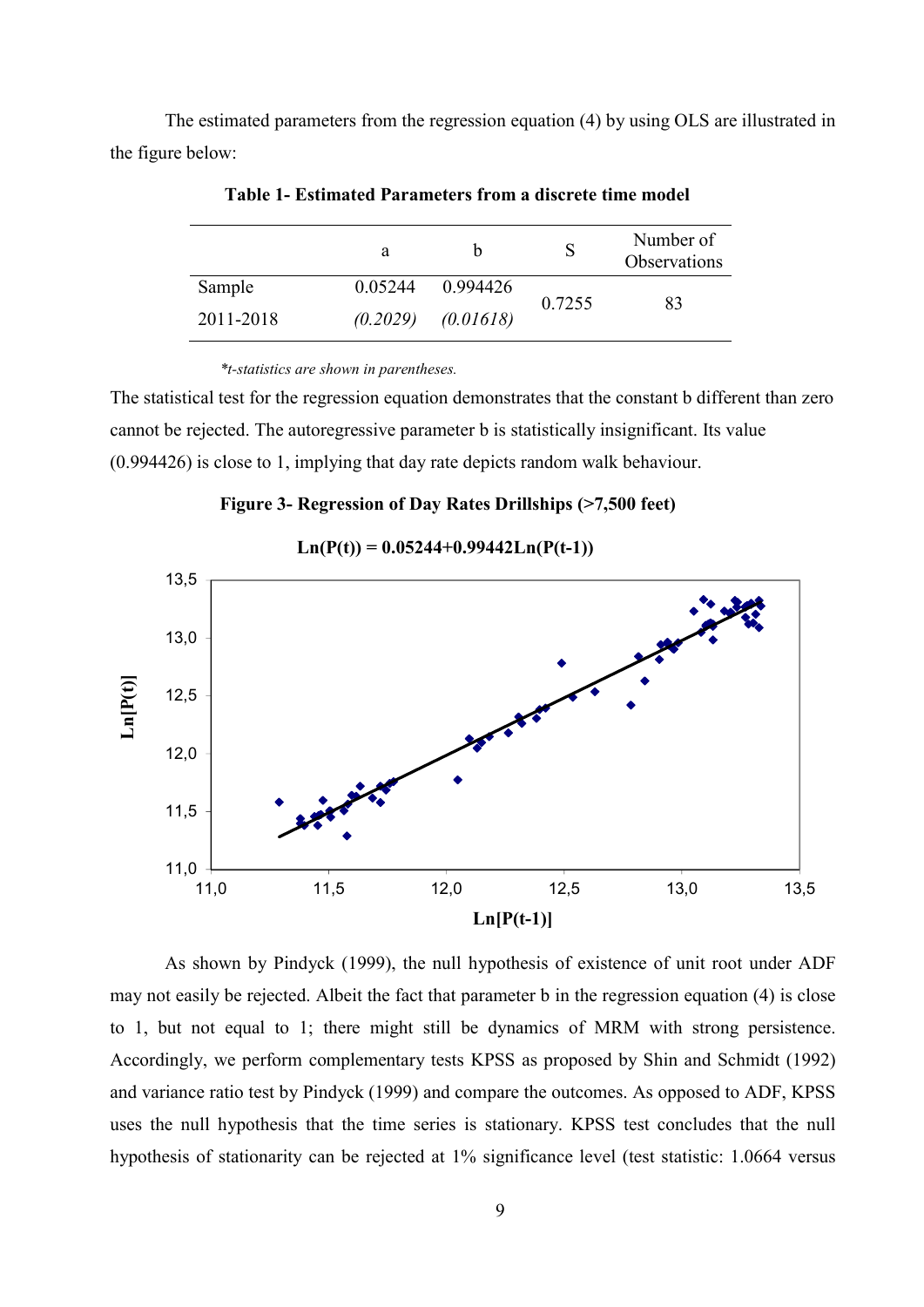asymptotic critical value at 1% of 0.739). Variance ratio test verifies whether the shocks are permanent or temporary. With the probability of 0.2539, we cannot reject the hypothesis that the series is a martingale. In conclusion, the assumption that the day rate series follow a GBM is justified by all three tests performed.

### 3.2 Project Drift and Volatility Estimation for GBM

We apply a similar approach to Sødal et al. (2008). A detailed description can also be found in (Dias, 2015, pp. 117-128).

Then, the drift parameter  $\alpha$  and the volatility parameter  $\sigma^2$  is given by

$$
\alpha = E[Ln(Pt) - Ln(Pt-1)] + \frac{\sigma^2}{2}
$$
  
\n
$$
\sigma^2 = Var[Ln(Pt) - Ln(Pt-1)]
$$
\n(5)

where  $\alpha$  and  $\sigma^2$  is on annual basis. Since our data is on monthly sequence, we let  $N = 12$  as number of periods in a year. The error of the regression is  $\varepsilon \sim N(0, \sigma^2/N)$ . The parameters of the GBM can be estimated from the equations:

$$
\alpha = N\{E[Ln(P_{i}) - Ln(P_{i-1})] + \frac{\sigma^{2}}{2N}\}\tag{6}
$$

$$
\sigma^2 = NVar[Ln[(P_t)/(P_{t-1})]].
$$

The estimated continuous time parameters for the GBM equation are  $\hat{\alpha} = -14.18\%$  for the drift per annum and  $\hat{\sigma} = 36.44\%$  volatility per annum.

Table 2 summarizes the model parameters.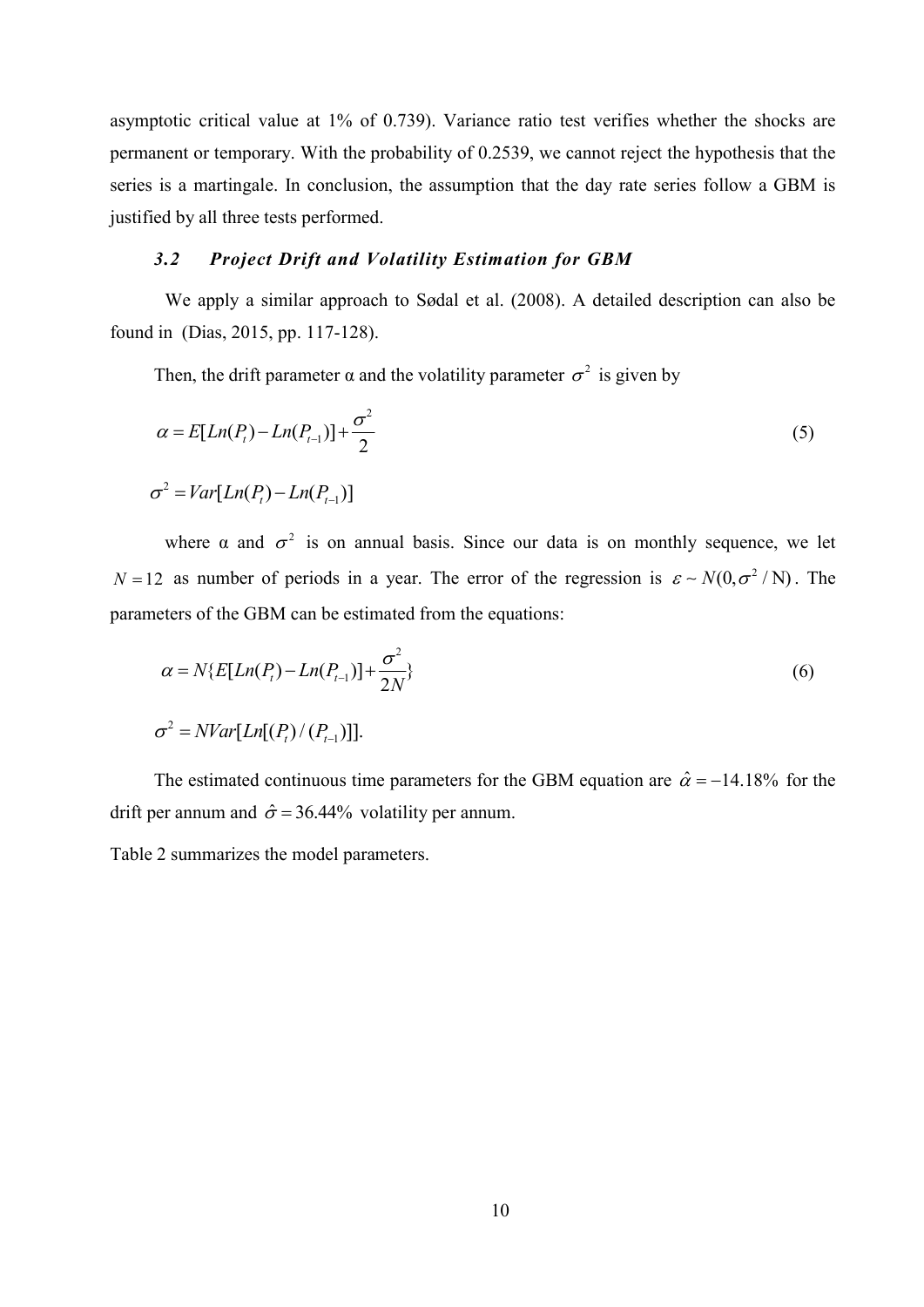| Parameter    | <b>Description</b>                                             | <b>Base Case Values</b>                 |  |  |  |
|--------------|----------------------------------------------------------------|-----------------------------------------|--|--|--|
| <b>Name</b>  |                                                                |                                         |  |  |  |
| $\mathbf I$  | Average cost of fresh investment in a drilling \$346.5 million |                                         |  |  |  |
|              | rig                                                            |                                         |  |  |  |
| $E_M$        | One time cost of mothballing                                   | \$2.0 million                           |  |  |  |
| $E_{S}$      | Cost of scrapping when already in mothball                     | $-$ \$ 30.66 million (\$430 per / light |  |  |  |
|              |                                                                | weight tons)                            |  |  |  |
| $E_{L}$      | $E_L = E_M + E_S$ , E: total cost of abandoning                | $-$ \$ 28.66 million                    |  |  |  |
| $\mathbb{R}$ | Sunk cost for reactivation when mothballed                     | \$60.0 million                          |  |  |  |
| M            | Annual cost of maintenance when in mothball                    | $$5.475$ million (\$15K /day            |  |  |  |
|              |                                                                | x365)                                   |  |  |  |
| $\mathbf C$  | Annual operating expenses when operational                     | \$45.625 million (\$125 K/day x)        |  |  |  |
|              | (fuel and labor costs, incl. regular maintenance)              | 365)                                    |  |  |  |
| ${\bf P}$    | Annual revenues (net adjusted day rate x 365)                  | $41.519$ million (\$<br>113.75<br>\$    |  |  |  |
|              |                                                                | $K/day \times 365$                      |  |  |  |
| $\alpha$     | Drift of P                                                     | $-14.18\%$ per annum                    |  |  |  |
| $\sigma$     | Volatility of P                                                | 36.44% per annum                        |  |  |  |
| r            | Risk-free rate                                                 | 5% per annum                            |  |  |  |
| $\delta$     | Dividend yield                                                 | 5% per annum                            |  |  |  |

Table  $2 - Model$  Parameters<sup>4</sup>

\* $E<sub>I</sub>$  <0 since the residual value is positive.

# 4. The Valuation of an Offshore Drilling Rig

# 4.1 Stochastic Process of the Price (P)

 $\overline{a}$ 

First of all, we present the optimal strategy path suggested by A. K. Dixit and Pindyck (1994), section 7.2. A. K. Dixit and Pindyck (1994) state that an operator with an active unit has an option to suspend or continue its operations at all times. A rig can be laid-up, and later reactivated should the price rates rise. Laying-up and reactivation involve one-off sunk costs.

 $4$  Source for costs parameters: approximated from expert websites. Average cost of fresh investment is based on an average estimate by Bassoe for the  $7<sup>th</sup>$  generation drillships: https://www.offshoreenergytoday.com/bassoe-ultra-deepwater-drillship-deepsea-metro-i-sold-for-262-5-m/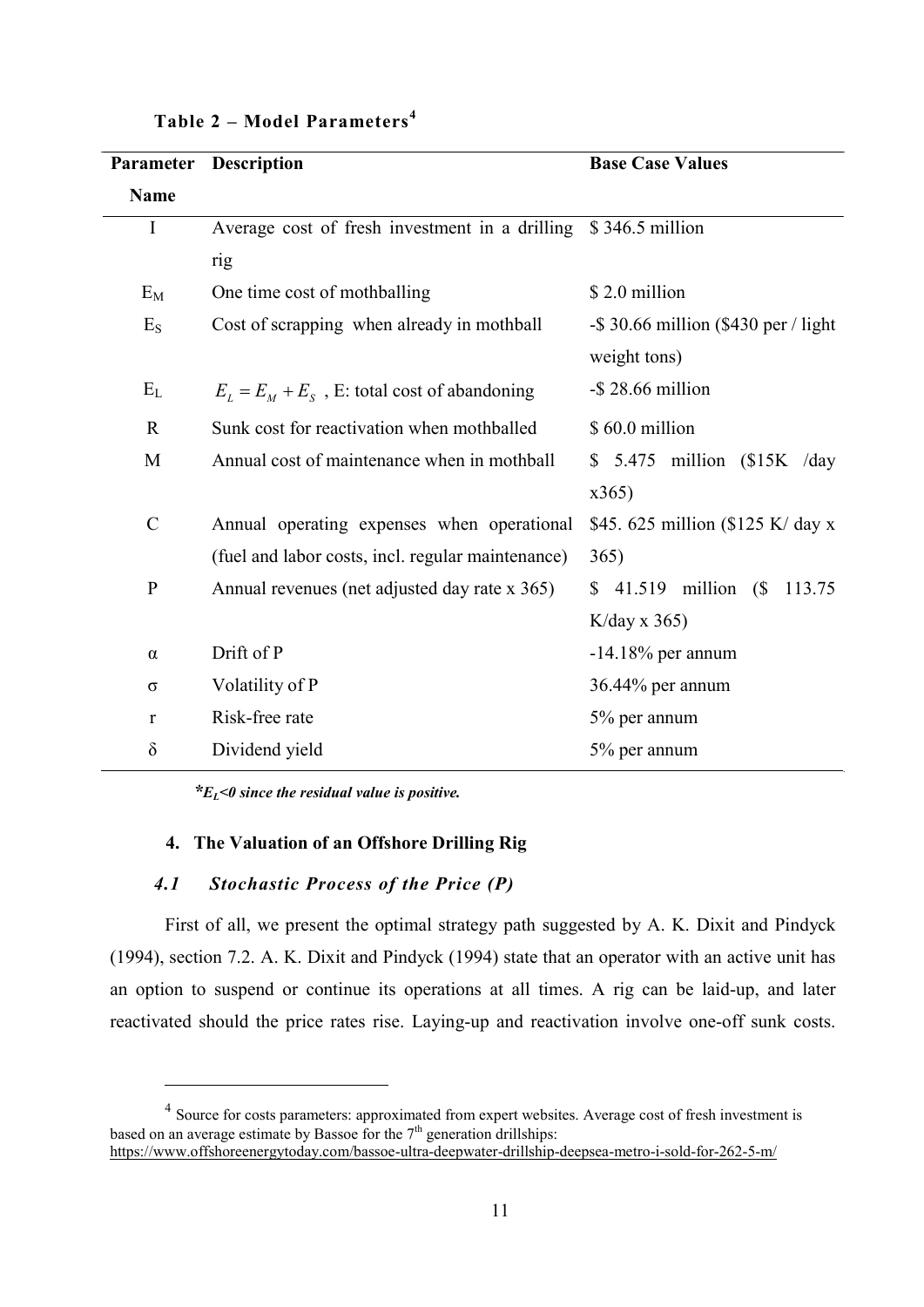Other than that; the owner of the unit has to incur operational costs constantly (flag requirements, maintenance, minimum level of crew on board etc.) during the lay-up albeit at a lesser extent than when the unit is operational. In their model the firm has a monopoly right to invest and accordingly, the possibility that other firms enter in competition is ignored. The firm maintains its market power throughout and keeps its investment option as it is at all times. Accordingly, the project is a perpetuity as long as the exit option is not exercised. The latter is a simplifying assumption to our study here. In practice, albeit barriers-to-entry the drilling industry might not qualify as a monopoly. Moreover, the model investigates an industry-wide uncertainty rather than a firm-wide one. This is more applicable to our study, since the principal uncertainty is related to the drilling industry demand and supply dynamics. We assume a risk-free firm. No arbitrage opportunity necessitates that  $I + E > 0$ . We assume that the stochastic process of the day rate (price) follows a Geometric Brownian Motion (GBM) in the form:

$$
dP = \alpha Pdt + \sigma Pdz. \tag{7}
$$

where  $\alpha$  is the drift or growth rate of the stochastic process and  $\sigma$  is the volatility parameter,  $dt$  is the time increment and  $dz$  is the increment of a standard Wiener process.

GBM is the most common used process in the real options related applications, and is adopted by all the references listed in the literature review, except for Sødal et al. (2008), which employs a Ornstein-Uhlenbeck process. Bhattacharya (1978) argues that mean-reverting processes would possibly be more relevant than a pure random walk process for investment projects. In the long run the authors anticipate the project cash flows to get back to the indifference levels to enter into new investments. Simulated values under GBM tend to significantly diverge over time over a long horizon Metcalf and Hasset (1995). Schwartz (1997), Tsekrekos (2010) and Sarkar (2003) provide further insights into this subject. We test for stationarity of the uncertainty parameter, day rates, to see whether the GBM assumption is valid.

### 4.2 Operational Switches between Lay-up/ Re-activate and Scrap

We investigate the operational switches. The company has the option to lay-up or scrap exercisable at any time. For the purpose of this paper, we only analyse the "cold stacking" case as a specific form of lay-up, since such a decision is economically more challenging than a "warm stacking" case. It requires larger sunk costs to reverse. After having entered into lay-up, the ship can be reactivated or scrapped. As these switches are conditional on each other, this creates a compound option problem, which requires the options to be valued simultaneously. We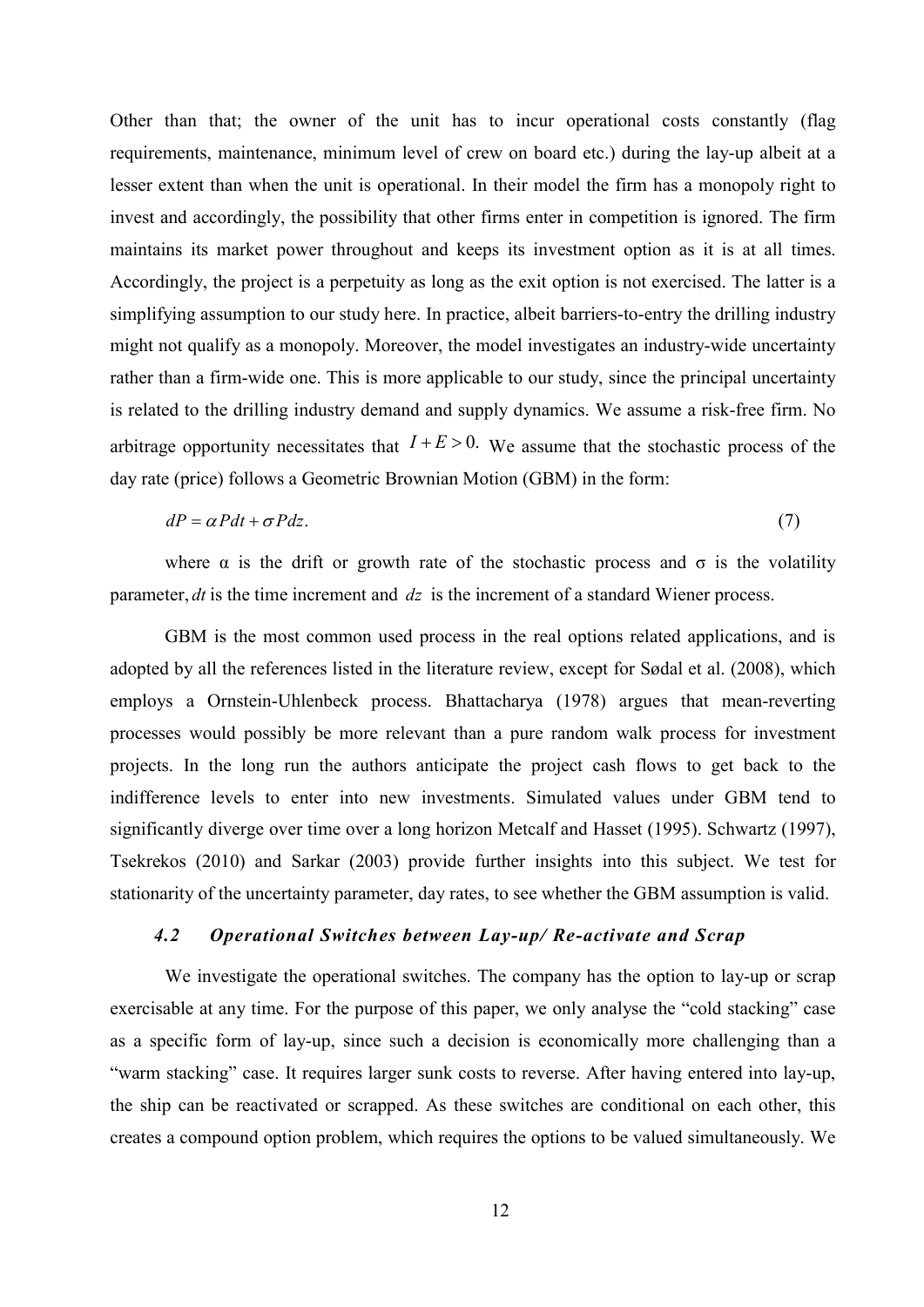consider 4 switches based on the definitions shown in Table 2. In order to make economic sense  $P_{L} \leq P_{M} \leq P_{R} \leq P_{H}.$ 

# Table 3: Definitions

| <b>Switch</b>         | <b>Definition</b>               |  |  |  |
|-----------------------|---------------------------------|--|--|--|
| Idle-to-invest        | Invest when<br>$P \geq P_{\mu}$ |  |  |  |
| Operational to Lay-up | Suspend when $P \leq P_{\mu}$   |  |  |  |
| Lay-up to Re-activate | Re-activate when $P \geq P_{R}$ |  |  |  |
| Lay-up to Scrap       | Abandon when $P \leq P_r$       |  |  |  |

Other than these four switches, there are other two which we ignored for simplification purposes or given limited economic sense. Direct switch from invest to scrap, for instance, would not make much of an economic sense since the high sunk costs would not easily justify such an action. Switch between reactivate to scrap has not been taken into account for simplification purposes and given the fact that the reactivation costs would not readily justify such an immediate action.

Value of an idle firm  $F(P)$ , active firm  $V(P)$  and mothballed firm  $V_m(P)$  is given by the differential equations below as detailed in A. K. Dixit and Pindyck (1994, pp. 231-234) as well as in A. Dixit (1989):

$$
\frac{1}{2}\sigma^2 P^2 \mathbf{F}''(\mathbf{P}) + (\mathbf{r} - \delta) \mathbf{P} \mathbf{F}'(\mathbf{P}) - \mathbf{r} \mathbf{F}(\mathbf{P}) = 0.
$$
 (8)

$$
\frac{1}{2}\sigma^2 P^2 V''(P) + (r - \delta) PV'(P) - rV(P) + P - C = 0
$$
\n(9)

$$
\frac{1}{2}\sigma^2 P^2 V_m^{\dagger}(\mathbf{P}) + (\mathbf{r} - \delta) \mathbf{P} V_m^{\dagger}(\mathbf{P}) - \mathbf{r} V_m(\mathbf{P}) - M = 0 \tag{10}
$$

We calculate the value of the firm in every state considering the available options going forward.

Equations (8), (9) and (10) have a general solution of the form

$$
F(P) = A_1 P^{\beta_1},\tag{11}
$$

$$
V(P) = B_2 P^{\beta 2} + \frac{P}{\delta} - \frac{C}{r},
$$
\n(12)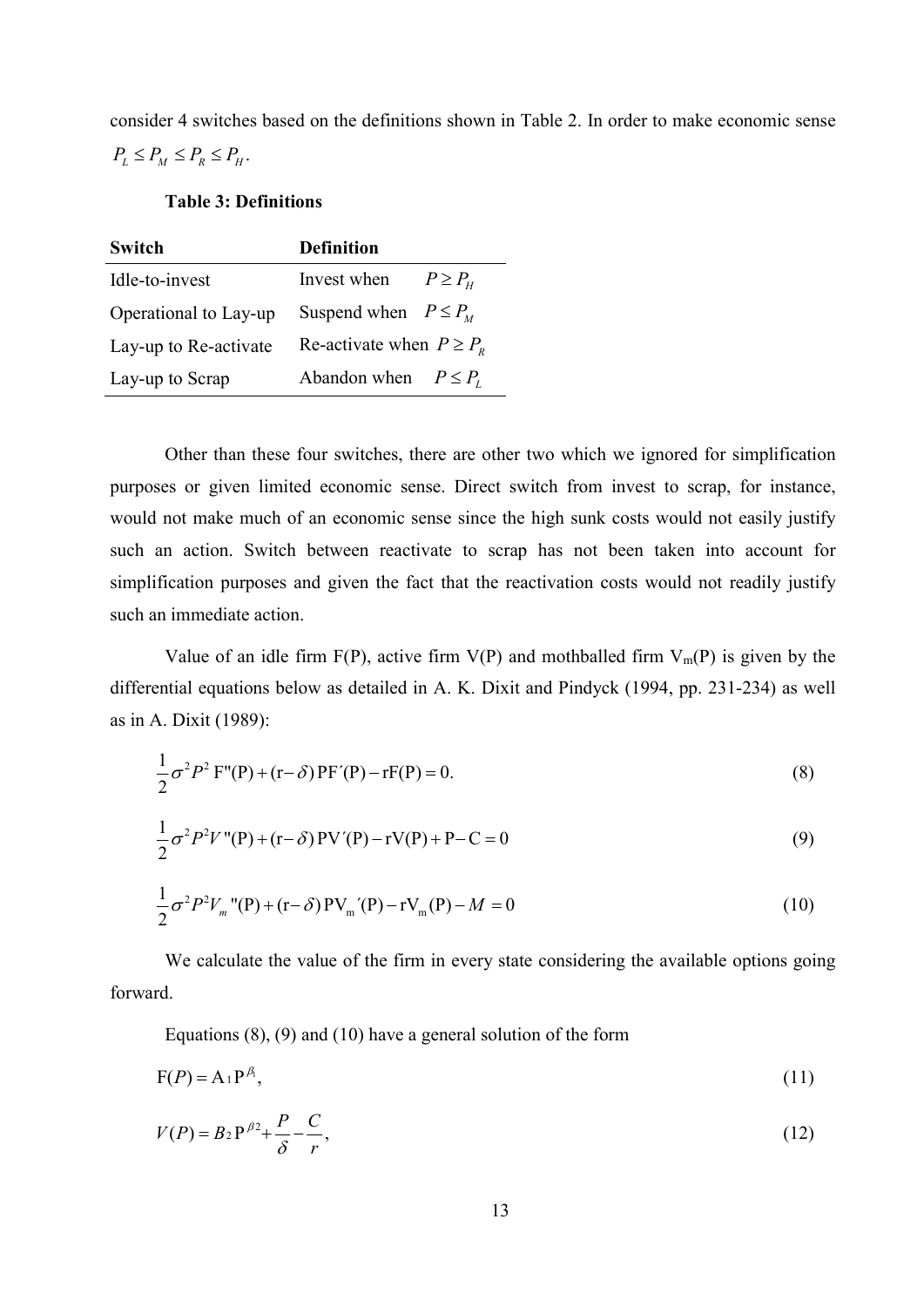$$
V_m(P) = D_1 P^{\beta_1} + D_2 P^{\beta_2} - \frac{M}{r},
$$
\n(13)

where  $A_1$ ,  $B_2$ ,  $D_1$ ,  $D_2$  are constants to be determined.

 $\beta_1$  and  $\beta_2$  refer to the roots of the quadratic equation

$$
\frac{1}{2}\sigma^2\beta(\beta-1)+(\rho-\delta)\beta-\rho=0.
$$

The two roots are:

$$
\beta_1 = \frac{1}{2} - \frac{(\rho - \delta)}{\sigma^2} + \sqrt{(\rho - \delta)/\sigma^2 - \frac{1}{2}} + 2\rho/\sigma^2 > 1,
$$

and

$$
\beta_2 = \frac{1}{2} - \frac{(\rho - \delta)}{\sigma^2} - \sqrt{(\rho - \delta)/\sigma^2 - \frac{1}{2}} + 2\rho/\sigma^2} < 0.
$$

At each switching point, value-matching and smooth-pasting conditions are applicable.

(14)

$$
F(P_H) = V(P_H) - I,
$$
  
\n
$$
V_m(P_R) = V(P_R) - R,
$$
  
\n
$$
V_m'(P_R) = V'(P_R).
$$
  
\n
$$
V_m'(P_L) = F(P_L) - E_L,
$$
  
\n
$$
V_m'(P_L) = F'(P_L).
$$

The respective equations in (11)-(14) will derive the values for  $P_H$ ,  $P_M$ ,  $P_R$ ,  $P_L$  and the coefficients  $A_1$ ,  $B_2$ ,  $D_1$ ,  $D_2$ .

Firstly, starting with the interaction between mothballing and reactivation, at the two threshold values  $P_M$  and  $P_R$ , we derive

$$
-D_1 P_R^{\ \beta_1} + (B_2 - D_2) P_R^{\ \beta_2} + \frac{P_R}{\delta} - \frac{(C - M)}{r} = R,\tag{15}
$$

$$
-\beta_1 D_1 P_R^{\beta_1 - 1} + \beta_2 (B_2 - D_2) P_R^{\beta_2 - 1} + \frac{1}{\delta} = 0,
$$
\n(16)

$$
-D_1 P_M^{\ \beta_1} + (B_2 - D_2) P_M^{\ \beta_2} + \frac{P_M}{\delta} - \frac{(C - M)}{r} = -E_M,
$$
\n(17)

$$
-\beta_1 D_1 P_M^{\beta-1} + \beta_2 (B_2 - D_2) P_M^{\beta-1} + \frac{1}{\delta} = 0.
$$
\n(18)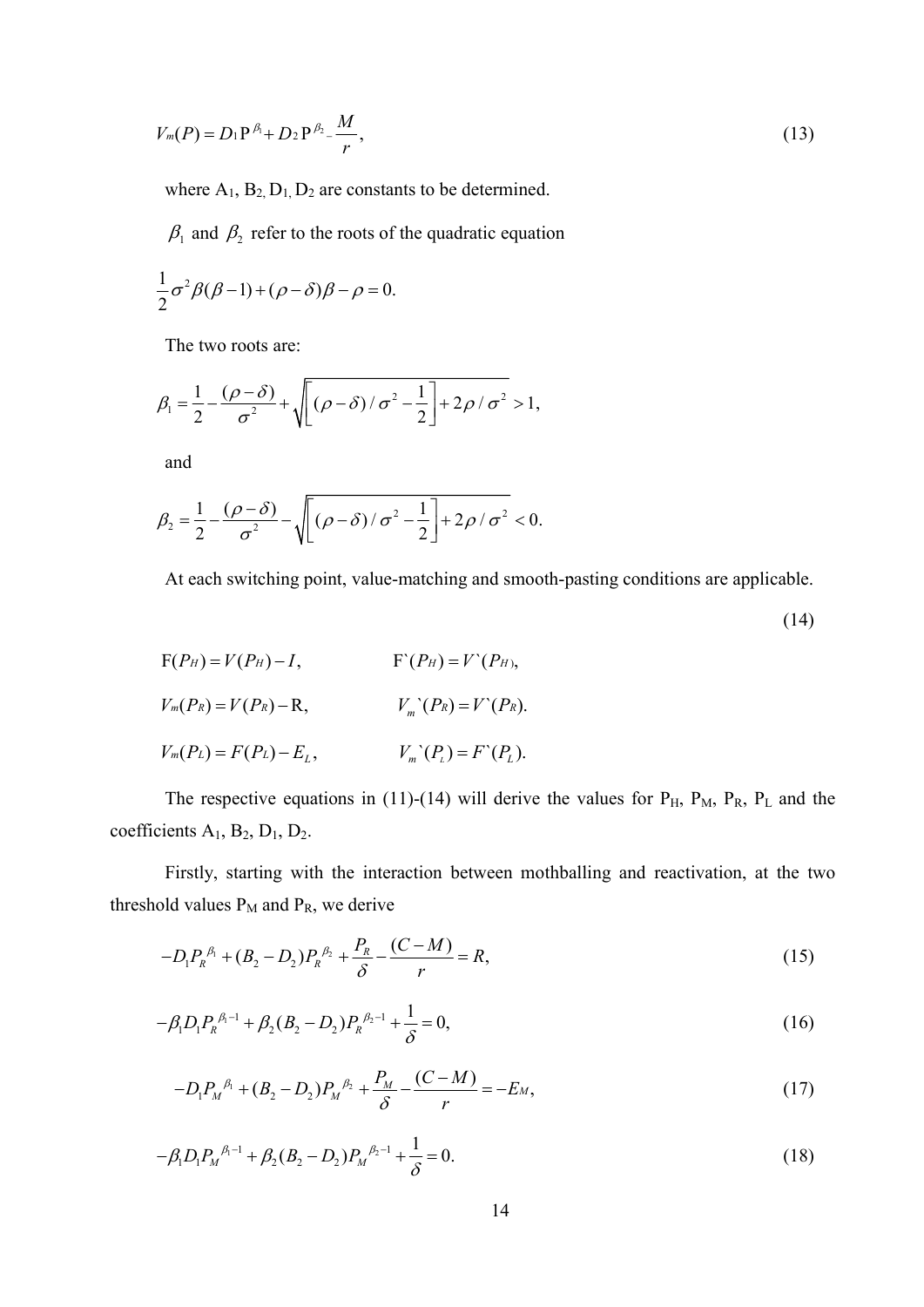Above equations are now four equations and four unknowns  $D_1$ ,  $(B_2 - D_2)$ ,  $P_R$  and  $P_M$ .

Secondly, we consider the value-matching and smooth-pasting conditions for new investment:

$$
-A_1 P_H^{\ \beta_1} + B_2 P_H^{\ \beta_2} + \frac{P_H}{\delta} - \frac{C}{r} = I,
$$
\n(19)

$$
-\beta_1 A_1 P_{\mu}^{\ \beta_1 - 1} + \beta_2 B_2 P_{\mu}^{\ \beta_2 - 1} + \frac{1}{\delta} = 0.
$$
\n(20)

These conditions at the scrapping threshold P<sub>L</sub> become

$$
(D_2 - A_2)P_L^{\beta_1} + D_2P_L^{\beta_2} - \frac{M}{r} = -EL,\tag{21}
$$

$$
\beta_1 (D_1 - A_1) P_L^{\beta_1 - 1} + \beta_2 D_2 P_L^{\beta_2 - 1} = 0.
$$
\n(22)

The solutions to this system is outlined in detail in (Dias, 2015, pp. 381-383). We obtain the equations with regard to the constants  $D_1$ ,  $B_3$ ,  $A_1$ ,  $D_2$  as follows:

$$
(23)
$$

$$
D_1 = \frac{(\delta \beta_2 B_3 P_R^{\beta_2 - 1}) + 1}{\beta_1 P_R^{\beta_1 - 1} \delta},
$$
  
\n
$$
B_3 = B_2 - D_2 = \frac{(P_R^{\beta_1 - 1} - P_M^{\beta_1 - 1})}{\beta_2 \delta \left[ (P_R^{\beta_2 - 1} P_M^{\beta_1 - 1}) - (P_R^{\beta_1 - 1} P_M^{\beta_2 - 1}) \right]},
$$
  
\n
$$
A_1 = \frac{(\text{r}D_1 P_L^{\beta_1}) + (r D P_L^{\beta_2}) - M + (r E_L)}{\text{r} P_L^{\beta_1}},
$$
  
\n
$$
D_2 = \frac{\text{r} P_L^{\beta_1} \left[ 1 + (\beta_2 P_H^{\beta_2 - 1} - \delta B_3) - (\beta_1 P_H^{\beta_1 - 1} \delta D_1) \right] + \left[ \beta_1 P_H^{\beta_1 - 1} \delta (M - r E_L) \right]}{\delta \text{r} \left[ (P_L^{\beta_2} \beta_1 P_H^{\beta_1 - 1}) - (P_L^{\beta_1} \beta_2 P_H^{\beta_2 - 1}) \right]}.
$$

Substituting these into (18)-(20) we derive

 $(24)$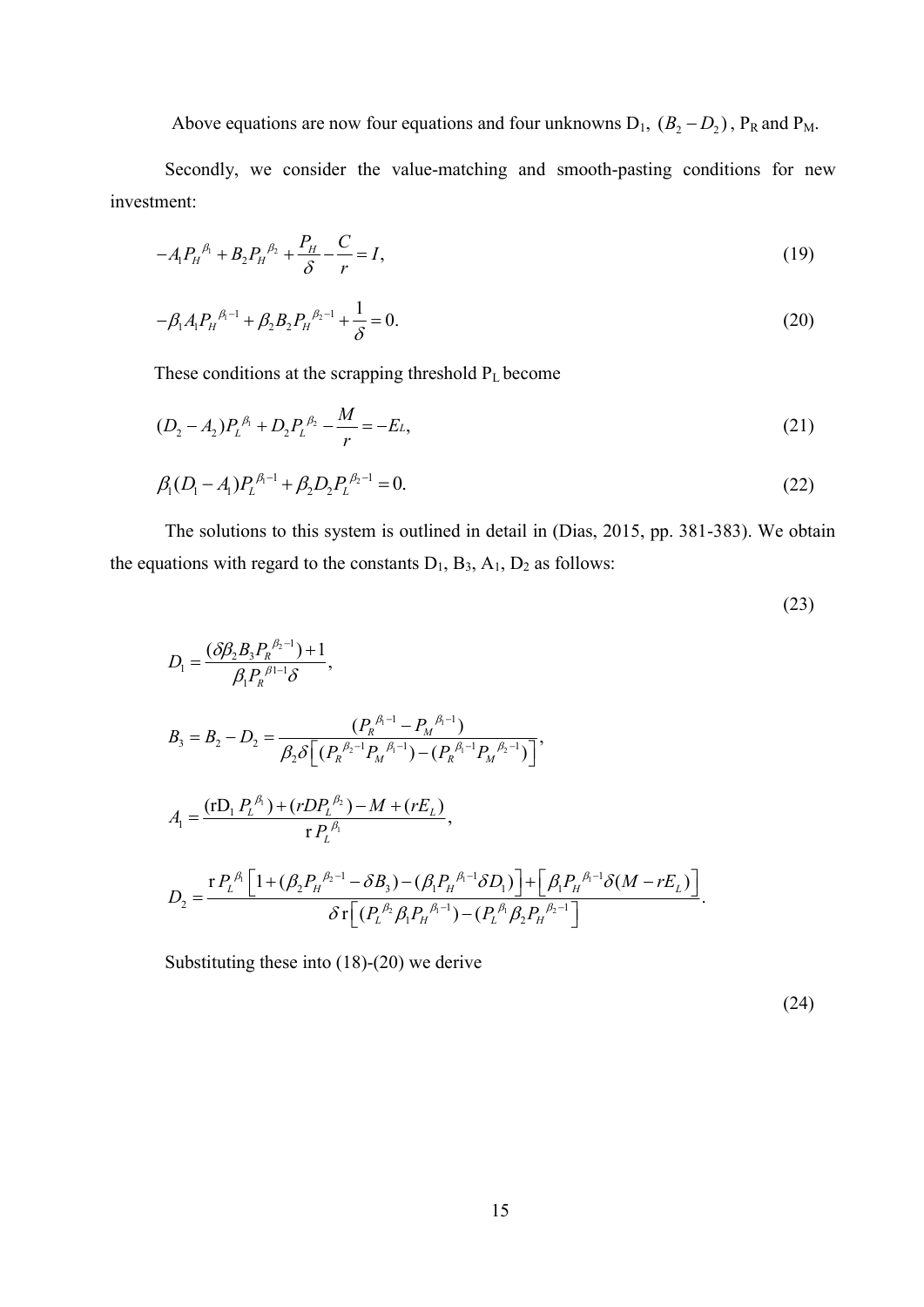$$
P_R^{(2\beta_1-2+\beta_2)}r\beta_2 - P_R^{(2\beta_1-1)}r\beta_2 P_M^{\beta_2-1} + P_R^{(\beta_1+\beta_2-1)}r\beta_1 P_M^{\beta_1-1} -P_R^{(2\beta_1-2+\beta_2)}r\beta_1 - P_R^{(\beta_1+\beta_2-1)}r\beta_1 \beta_2 P_M^{\beta_1-1} +
$$
  
+
$$
P_R^{(2\beta_1-1)}r\beta_1 \beta_2 P_M^{\beta_2-1} + P_R^{(\beta_1+\beta_2-2)}\delta C \beta_1 \beta_2 P_M^{\beta_1-1} -
$$
  
-
$$
P_R^{(2\beta_1-2)}\delta C \beta_1 \beta_2 P_M^{\beta_2-1} - P_R^{(\beta_1+\beta_2-2)}\delta M \beta_1 \beta_2 P_M^{\beta_1-1} +
$$
  
+
$$
P_R^{(2\beta_1-2)}\delta M \beta_1 \beta_2 P_M^{\beta_2-1} - P_R^{(\beta_1+\beta_2-2)}R \delta r \beta_1 \beta_2 P_M^{\beta_1-1} -
$$
  
-
$$
P_R^{(2\beta_1-2)}R \delta r \beta_1 \beta_2 P_M^{\beta_2-1} = 0.
$$

 $(25)$ 

$$
P_{R}^{(\beta_{1}-2+\beta_{2})}P_{M}^{(\beta_{1}}r\beta_{2}-P_{R}^{(\beta_{1}-1)}r\beta_{2}P_{M}^{(\beta_{1}+\beta_{2}-1)}+P_{R}^{(\beta_{1}+\beta_{2}-1)}r\beta_{1}P_{R}^{(\beta_{1}-1)}-P_{R}^{(2\beta_{1}-2)}P_{M}^{(\beta_{2}}r\beta_{1}-P_{R}^{(\beta_{1}+\beta_{2}-2)}r\beta_{1}\beta_{2}P_{M}^{(\beta_{1}}+P_{R}^{(2\beta_{1}-2)}r\beta_{1}\beta_{2}P_{M}^{(\beta_{2}+1)}+P_{R}^{(\beta_{1}+\beta_{2}-2)}\delta C\beta_{1}\beta_{2}P_{M}^{(\beta_{1}-1)}-P_{R}^{(\beta_{1}+\beta_{2}-2)}\delta C\beta_{1}\beta_{2}P_{M}^{(\beta_{2}-1)}-P_{R}^{(\beta_{1}+\beta_{2}-2)}\delta M\beta_{1}\beta_{2}P_{M}^{(\beta_{1}-1)}+P_{R}^{(\beta_{1}-2)}\delta M\beta_{1}\beta_{2}P_{M}^{(\beta_{2}-1)}+P_{R}^{(\beta_{1}+\beta_{2}-2)}\delta rE_{M}\beta_{1}\beta_{2}P_{M}^{(\beta_{1}-1)}+P_{R}^{(\beta_{1}-2)}E_{M}\delta r\beta_{1}\beta_{2}P_{M}^{(\beta_{2}-1)}=0.
$$

$$
(26)
$$

$$
-P_{L}^{(2\beta_{1}-1+\beta_{2})}rD_{1}\beta_{1}P_{H}^{(\beta_{1}-1)}\delta\beta_{2} + P_{L}^{(2\beta_{1}+\beta_{2}-1)}r\beta_{2}^{2}P_{H}^{(\beta_{2}-1)}\delta B_{3} ++P_{L}^{(2\beta_{1}-1+\beta_{2})}r\beta_{2} - P_{L}^{(2\beta_{1}+\beta_{2}-1)}r\beta_{1}^{2}P_{H}^{(\beta_{1}-1)}D_{1}\delta -+P_{L}^{(2\beta_{1}+\beta_{2}-1)}r\beta_{1}\beta_{2}P_{H}^{(\beta_{2}-1)}\delta B_{3} - P_{L}^{(2\beta_{1}+\beta_{2}-1)}r\beta_{1} --M\beta_{1}\beta_{2}\delta P_{L}^{(2\beta_{1}-1)}P_{H}^{\beta_{2}-1} - P_{L}^{(\beta_{1}+\beta_{2}-1)}M\beta_{1}P_{H}^{\beta_{1}-1}\delta\beta_{2} ++E_{L}rP_{L}^{(2\beta_{1}-1)}\delta\beta_{1}\beta_{2}P_{H}^{\beta_{2}-1} - P_{L}^{(\beta_{1}+\beta_{2}-1)}E_{L}r\beta_{1}\beta_{2}\delta P_{H}^{\beta_{1}-1} = 0.
$$

 $(27)$ 

$$
\beta_1 r^2 \delta P_H^{\beta_1} (D_1 P_L^{\beta_1} + D_2 P_L^{\beta_2} + E_L) - \beta_1 r \delta P_H^{\beta_1} M - \beta_2 r^2 \delta P_H^{\beta_1} (D_1 P_L^{\beta_1} + D_2 P_L^{\beta_2} + E_L) + \beta_2 r \delta P_H^{\beta_1} M - r^2 P_L^{\beta_1} P_H (1 - \beta_2) -
$$
  
-rP\_L^{\beta\_1} \beta\_2 C \delta - P\_L^{\beta\_1} \beta\_2 I r^2 \delta = 0.

Since it is too complex to obtain an analytical solution, we will provide some numerical solutions and their sensitivities to the change of variables. From Mathlab software, we obtain such solutions to the equations (24)-(27) and derive the thresholds  $P_M$ ,  $P_R$ ,  $P_L$  and  $P_H$ ,

#### 4.3 Numerical Results of Four-switches-model and Sensitivity Analysis

Figure 5 outlines the main model results with respect to various levels of volatility. It can be seen that  $P_H$  and  $P_R$  as well as F,  $V_m$  and V are highly sensitive to the changes in volatility. The value of the option to invest in a drillship is positive at all times in the analysed volatility range 10%-40%. Under the base case we derive F, the value of the drillship when idle, as \$ 287.405 million as well as the value when mothballed of \$ 341.49 million. We compare this to \$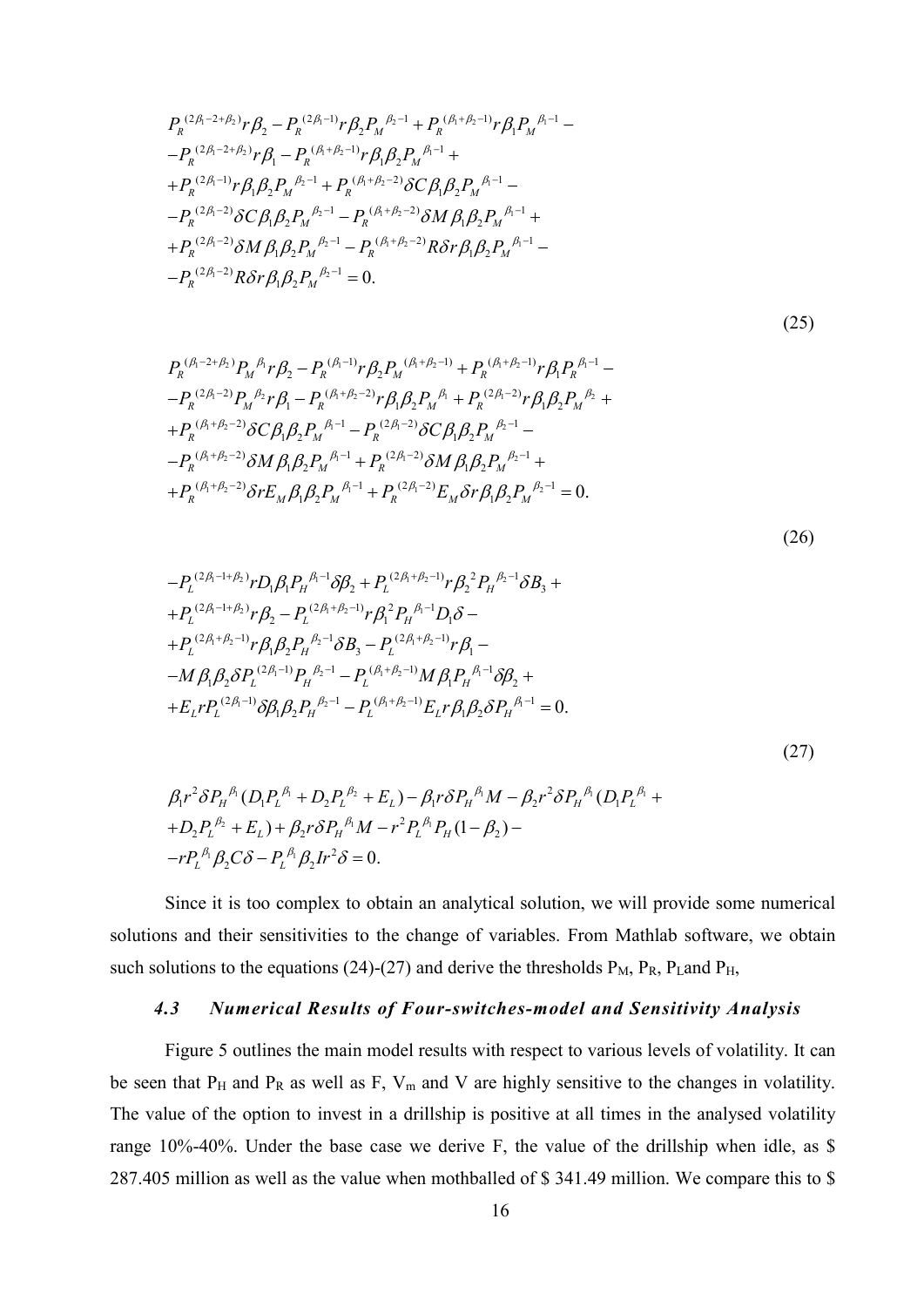262.5 million-\$ 296.0 million acquisition price of modern drillships ( $6<sup>th</sup>$  and  $7<sup>th</sup>$  generation) concluded recently (in October-2018 and May-2018 respectively)<sup>5</sup>. This implies that the drillship is under-valued in the market by at least 18.45%. Furthermore, the day rate thresholds for operational switches in the base case are calculated by dividing the annual revenue thresholds  $P_H$ ,  $P_R$ ,  $P_M$  and  $P_L$ . The respective threshold day rates are  $P_H=$ \$ 384.065,  $P_R=$ \$ 202.802,  $P_M=$ \$ 69.025 and  $P<sub>L</sub>=$ 61.233$ . At the time of writing the average adjusted day rate (incorporating utilisation) in the market stood at \$ 113.750. From our model we conclude that at the current level of day rates it is optimal for a drillship to be maintained in the lay-up mode. As implied by our model, the day rates did not pick up sufficiently yet to support a fresh investment in a drillship which requires a trigger level of \$ 384.065 per day.

| <b>Volatility</b> |             |        |        |        |          |         |         |
|-------------------|-------------|--------|--------|--------|----------|---------|---------|
| $\frac{9}{6}$     | $P_{\rm H}$ | $P_R$  | $P_M$  | $P_L$  | F        | $V_M$   | V       |
| 10                | 83,155      | 53,087 | 32,908 | 39,886 | 32,89588 | 62,684  | 88,469  |
| 15                | 93,269      | 57,135 | 30,876 | 35,319 | 76,67516 | 113,901 | 138,716 |
| 20                | 103,586     | 61,074 | 29,213 | 31,386 | 126,2832 | 170,065 | 194,006 |
| 25                | 114,227     | 64,984 | 27,799 | 28,072 | 177,1759 | 225,617 | 248,738 |
| 30                | $\#NV$      | 68,908 | 26,57  | $\#NV$ | #NV      | $\#NV$  | $\#NV$  |
| $36,44*$          | 140,184     | 74,023 | 25,194 | 22,350 | 287,405  | 341,490 | 362,956 |
| 40                | 148,788     | 76,891 | 24,514 | 20,977 | 318,5705 | 373,491 | 394,490 |

Table 4- Model Results in \$ Million vs. Different Levels of Volatility (σ) in %

# \*base case. #NV: not valid.

 $\overline{a}$ 

Figure 4 demonstrates that mothballing is solely optimal when the volatility is greater than approximately 30%. As in A. K. Dixit and Pindyck (1994), uncertainty over future demand conditions increases the firm's zone of inaction; that is, it causes the optimal investment and abandonment thresholds to be spread apart.

<sup>5</sup>Sources: https://www.offshoreenergytoday.com/bassoe-ultra-deepwater-drillship-deepsea-metro-i-soldfor-262-5-m/

https://www.offshoreenergytoday.com/this-is-how-you-play-the-game-northern-drilling-takes-first-moveradvantage-in-the-deepwater-market-bassoe/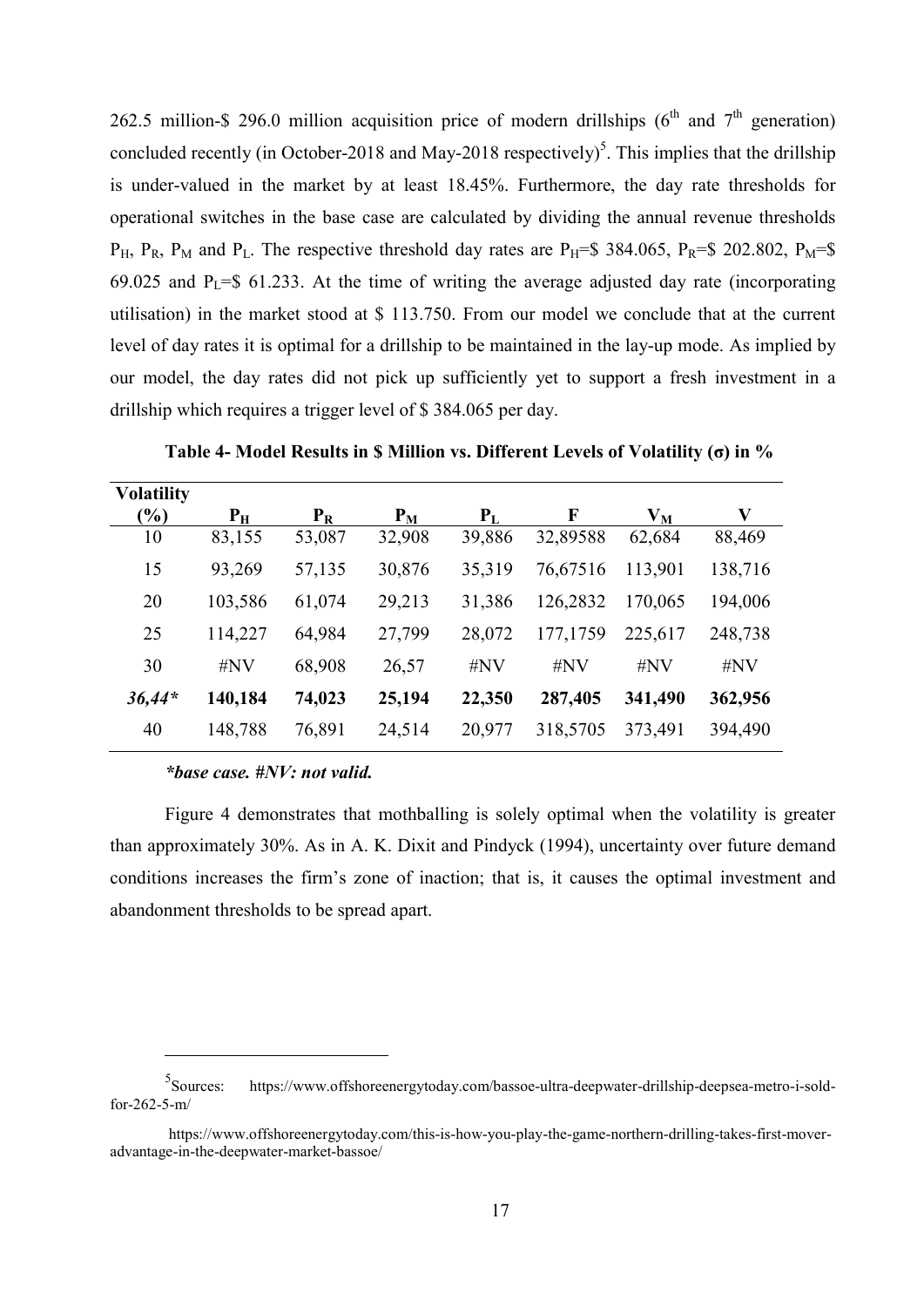

Figure 4- Critical Thresholds as Functions of Volatility

We can observe from figure 5 that the trigger points  $P_H$  and  $P_R$  are highly responsive to fluctuations in annual cost incurred when the unit is operational.  $P_M$  and  $P_L$  also have significant level of sensitivity to operational costs. High C implies a high threshold value to enter into an investment.

Figure 5- Critical Thresholds as Functions of Annual Cost of Operation C



In figure 6, as anticipated, the critical thresholds  $P_H$  and  $P_R$  do not show a high sensitivity to the varying values of EL, total liquidation value obtained from abandoning the unit. When the total revenue from abandoning reaches close to \$55 million, it is economically more viable to liquidate the unit rather than temporarily suspending it.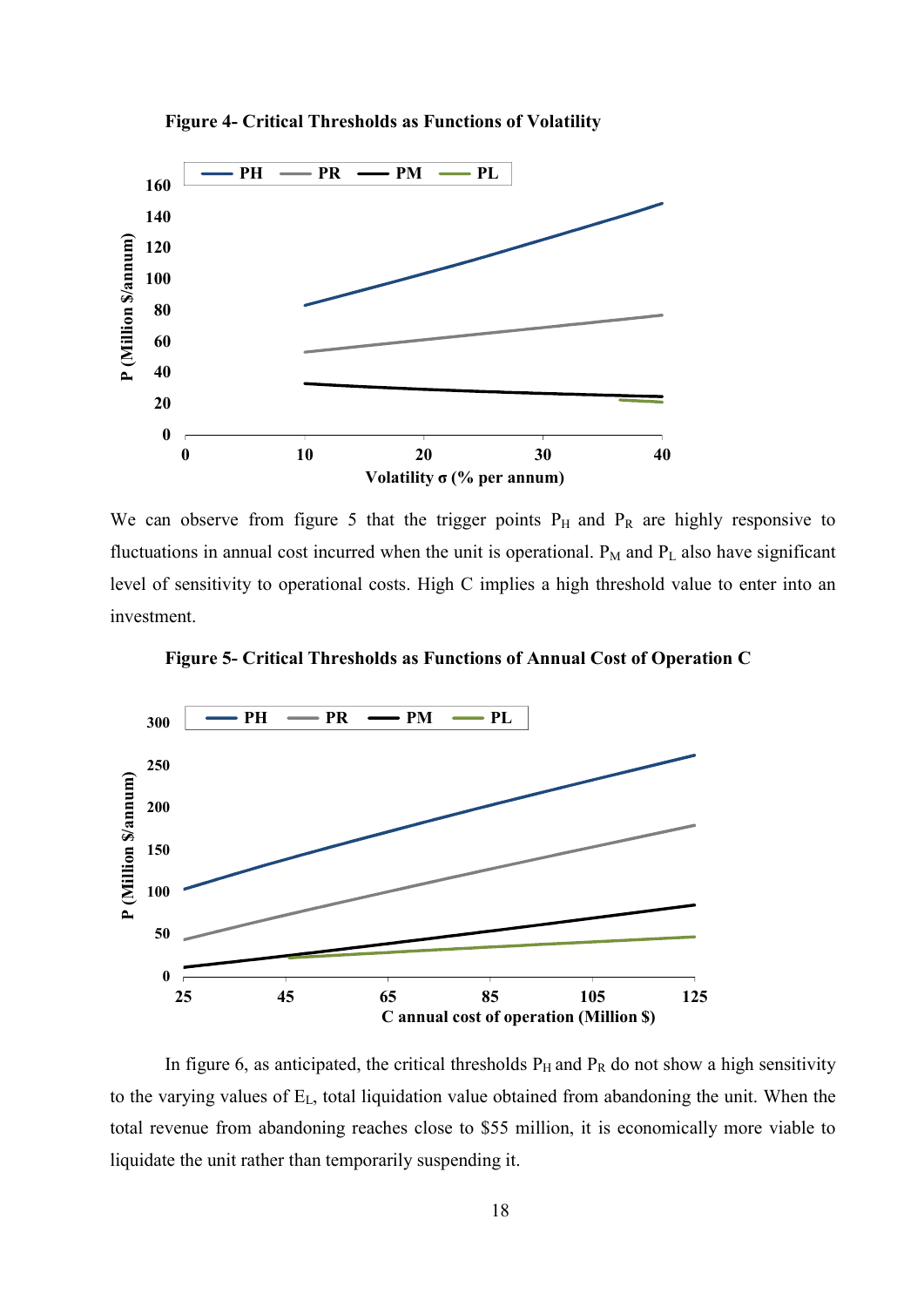

Figure 6- Critical Thresholds as Functions of total Cost of Abandoning E<sup>L</sup>

Figure 7 analyses the annual revenues in relation to changes in annual maintenance cost in the mothball mode of operations, M. The thresholds  $P_M$ ,  $P_R$  and  $P_L$  depict some sensitivity to changes in M. When M becomes greater than approximately \$7.0 million, it does not make economic sense to lay-up the unit. Instead, abandoning the unit would be preferred. As observed in (Dias, 2015, p. 389)  $P_H$  depicts a limited sensitivity to the fluctuations in the value of M. This is explained by the fact that when it is optimal to invest, the probability of entering into a lay-up is remote. Lay-up decision is largely influenced by the values of M. Furthermore,  $P_H$  is anticipated to be much larger than  $P_M$ .



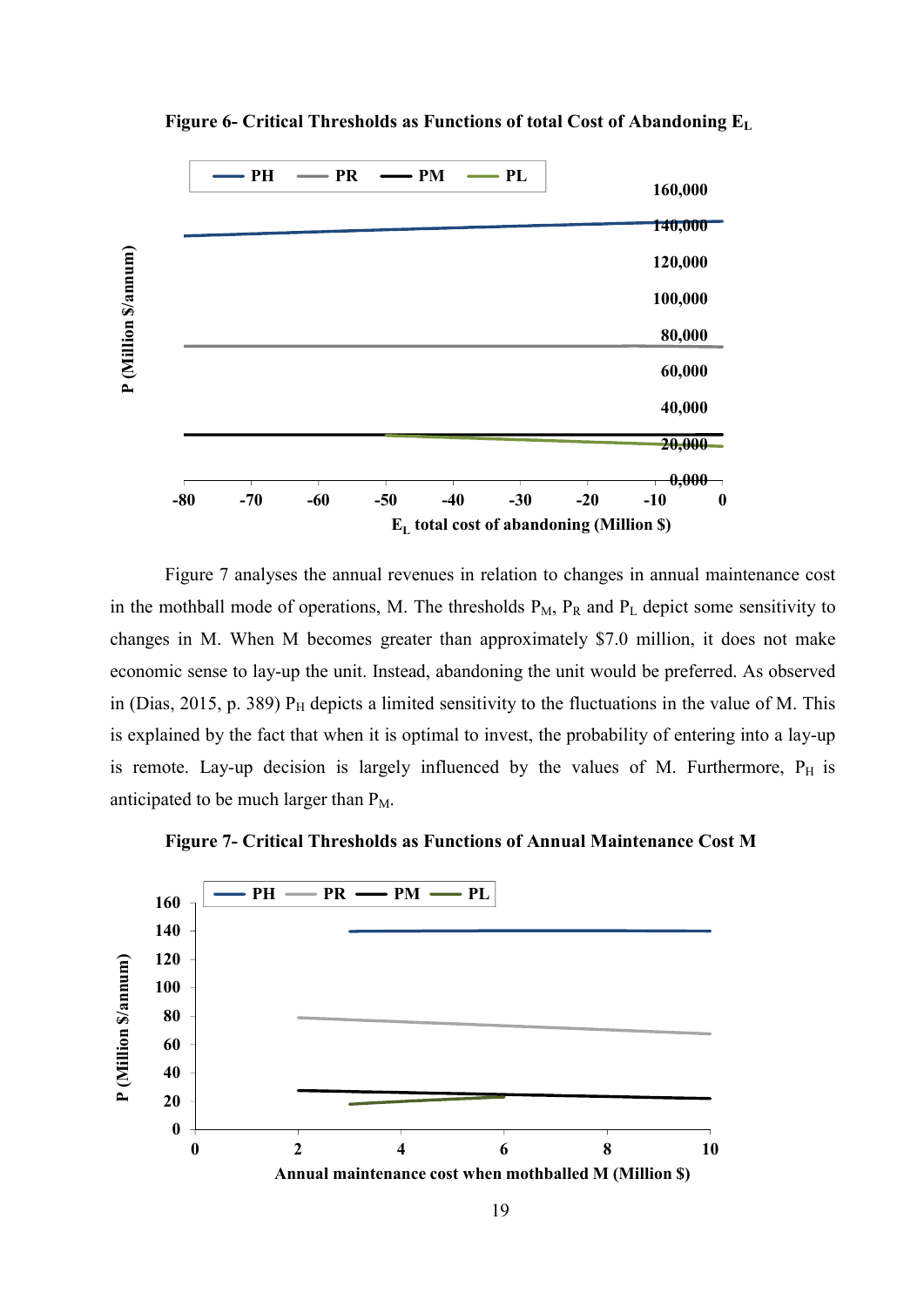From figure 8, we can observe that above a reactivation cost level of approximately \$85 million, it is preferable to scrap the unit directly instead of mothballing it. Especially  $P_R$  and  $P_M$ are responsive to changes in the reactivation cost.



Figure 8- Critical Thresholds as Functions of Reactivation Cost R

### 5. Conclusion

Since the offshore drilling sector has been distressed after the oil price crash in the second half of 2014, the companies increasingly focused on fleet rationalisation and capacity optimisation. In this paper we examined a valuation of a large drillship (greater than 7,500 feet) by considering its operational flexibilities by switching into temporary suspension or abandonment by way of scrapping. Here we analysed the cold-stacking option among the different options for temporary suspension. We constructed a standard entry-exit model with four-switches as in (A. K. Dixit & Pindyck, 1994) where a Geometric Brownian Motion assumption for the day rates (revenues) is tested and applied. Numerical solutions are provided regarding the optimal policies for investing, operating, laying-up and exiting as well as value of the investment opportunity, and value when the drillship is operational or in temporary suspension.

Major findings of this study are as follows: In our base case scenario we obtained the value of the drillship in operation as \$ 362.956 million. Its value when in temporary suspension is \$ 341.49 million. Market value of recent transactions (concluded in October-2018 and May-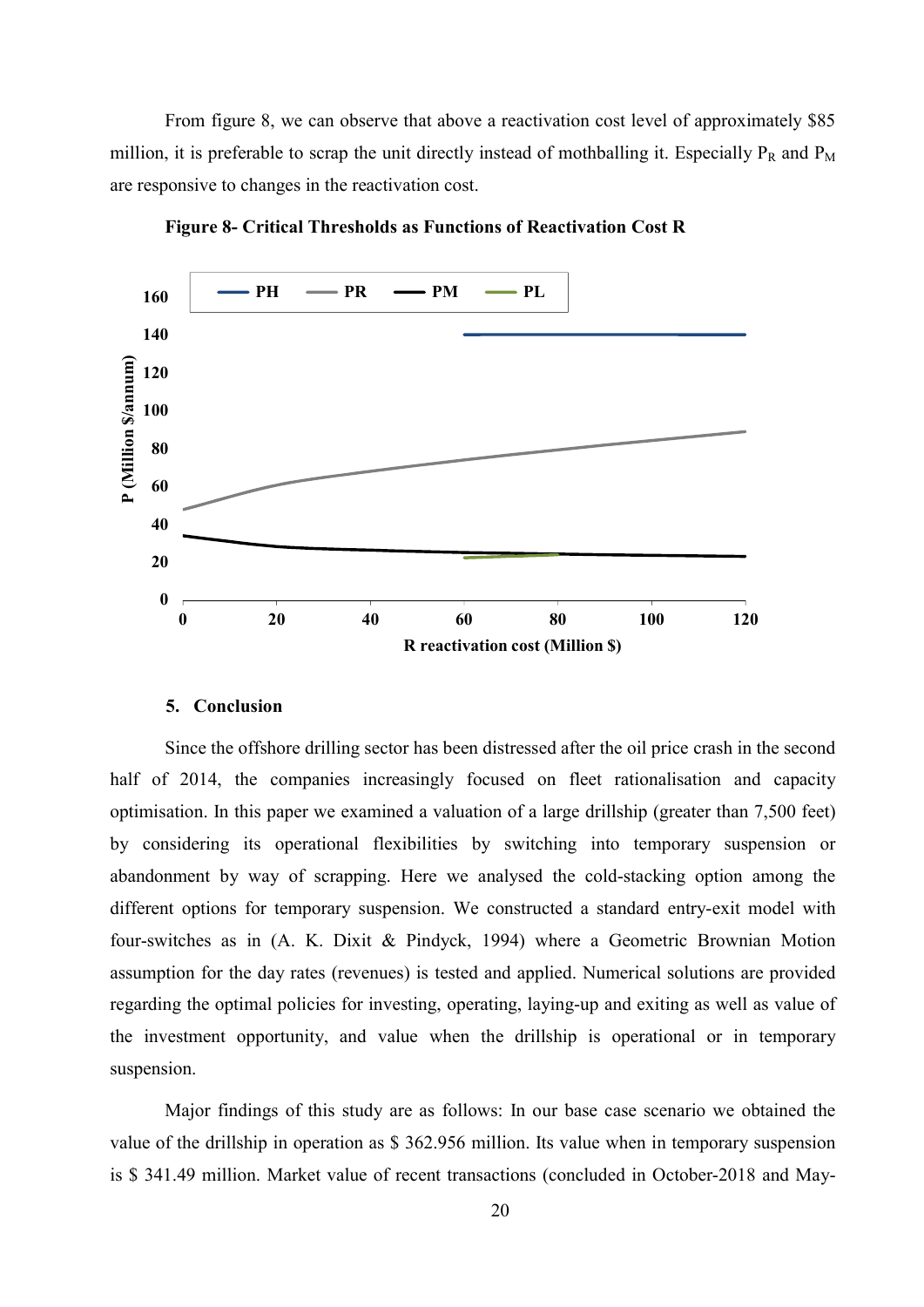2018) to acquire drillships stood at \$ 262.5 million and \$ 296.0 million. When we compare this to the implied valuation from our model, we conclude that the drillship is under-valued in the market by at least 18.45%. In the longer run, we can expect the developments with regard to the energy transition into more sustainable energy resources to play a significant role. Another conclusion we draw from the model is that at the current level of day rates (as of December-2018), it is optimal for a drillship to be kept in lay-up mode. Moreover, albeit some recovery of the day rates the current levels are not high enough to enter into a new investment in a drillship as pointed out by the model. In addition, the actual level of sunk costs with regard to reactivation justify maintaining the units in suspension rather than direct exit at this moment. Finally, we have shown that the critical entry thresholds are highly sensitive to volatility and operational expenses. The optimal operational trigger points are largely responsive to the maintenance costs during mothballing and reactivation costs.

Furthermore, our model can guide the managers to optimize operations of a drillship. As of September-2018, out of 109 drillships operated globally, solely 57 are operational while the remaining is in lay-up. Given the significant sunk costs involved,decisions to place the unit in or take it of the market are crucial for the market players for survival and efficiency purposes. To the best of our knowledge, this paper is the first to model the investment and operational decisions in relation to drilling rigs after the 2014 oil price crash.

There are some limitations of this paper and next studies can examine the problem by incorporating the subsequent points: 1) Monopoly assumption is applied in the model which ignores the competition element when new players enter into the market. We note, however, that the offshore drilling related sector companies are generally considered as price-takers. Despite the fact that several players operate in the market, the market might not qualify as a perfect competition either principally due to barriers to entry. 2) Uncertainty in the scrap prices which affects the value of the abandonment option has not been considered. Instead, we applied a constant liquidation value when abandoning the investment. Implementation of this would bring in some complexities, since one has to deal with four-switches along with two uncertainties. 3) In practice, there are two different phases of lay-up: warm stacking and cold stacking. The former is when the unit kept running and ready to start to operate. The latter is when a rig is stored at a minimum expense. Warm stacking involves higher operational costs, but lower costs to reactivate compared to the cold stacking alternative. The warm version is usually for a short period of time and the cold version is what is referred to as "mothballing". One might consider extending the four-phase-model into a five-phase-model including the warm-stacking stage.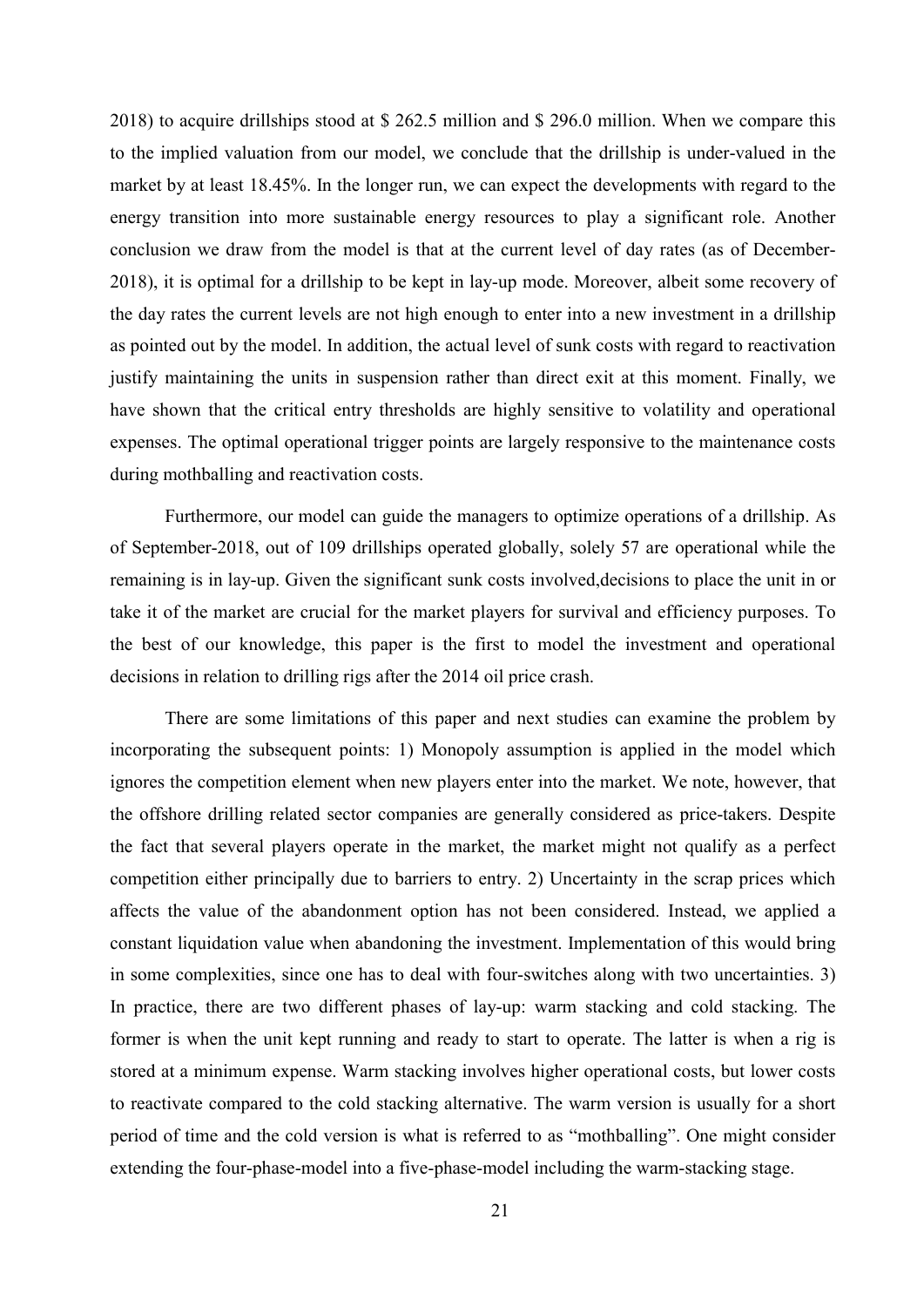#### References

- Alizadeh, A. H., Strandenes, S. P., & Thanopoulou, H. (2016). Capacity retirement in the dry bulk market: A vessel based logit model. Transportation Research Part E: Logistics and Transportation Review, 92, 28-42. doi:https://doi.org/10.1016/j.tre.2016.03.005
- Bhattacharya, S. (1978). Project Valuation with Mean-Reverting Cash Flow Streams. The Journal of Finance, 33(5), 1317-1331. doi:doi:10.1111/j.1540-6261.1978.tb03422.x
- Brennan, M. J., & Schwartz, E. S. (1985). Evaluating Natural Resource Investments. Journal of Business, 58(2), 135-157.
- Brooks, C. (2014). *Introductory Econometrics for Finance*. In C. University (Ed.), (pp. 641).
- Corts, K. S. (2008). Stacking the Deck: Idling and Reactivation of Capacity in Offshore Drilling. Journal of Economics & Management Strategy, 17(2), 271-294. doi:doi:10.1111/j.1530- 9134.2008.00178.x
- Dias, M. J. R. d. J. I. (2015). Análise de investimentos com opções reais: Teoria e prática com aplicações em petróleo e em outros setores (Vol. 2: Processos estocásticos e opções reais em tempo contínuo).
- Dickey, D. A., & Fuller, W. A. (1979). Distribution of the Estimators for Autoregressive Time Series With a Unit Root. Journal of the American Statistical Association, 74(366), 427- 431. doi:10.2307/2286348
- Dixit, A. (1989). Entry and Exit Decisions under Uncertainty. Journal of Political Economy, 97(3), 620-638. doi:10.1086/261619
- Dixit, A. K., & Pindyck, R. S. (1994). Investment under Uncertainty. Princeton: Princeton University Press.
- Duckworth, K., & Zervos, M. (2001). A Model for Investment Decisions with Switching Costs. The Annals of Applied Probability, 11(1), 239-260.
- Gonçalves, F. d. O. (1992). Optimal chartering and investment policies for bulk shipping. (Doctoral Dissertation), Massachusetts Institute of Technology,
- Guerra, M., Kort, P., Nunes, C., & Oliveira, C. (2018). Hysteresis due to irreversible exit: Addressing the option to mothball. Journal of Economic Dynamics and Control, 92, 69- 83. doi:https://doi.org/10.1016/j.jedc.2018.04.009
- Metcalf, G. E., & Hasset, K. A. (1995). Investment under Alternative Return Assumptions Comparing Random Walks and Mean Reversion. Journal of Economic Dynamics and Control, 19(8), 1471-1488.
- Mossin, J. (1968). An Optimal Policy for Lay-Up Decisions. The Swedish Journal of Economics, 70(3), 170-177. doi:10.2307/3439310
- Pindyck, R. S. J. T. E. J. (1999). The long-run evolution of energy prices. 1-27.
- Said, S. E., & Dickey, D. A. (1984). Testing for unit roots in autoregressive-moving average models of unknown order. Biometrika, 71(3), 599-607.
- Sarkar, S. (2003). The effect of mean reversion on investment under uncertainty. Journal of Economic Dynamics and Control, 28(2), 377-396. doi:https://doi.org/10.1016/S0165- 1889(02)00181-1